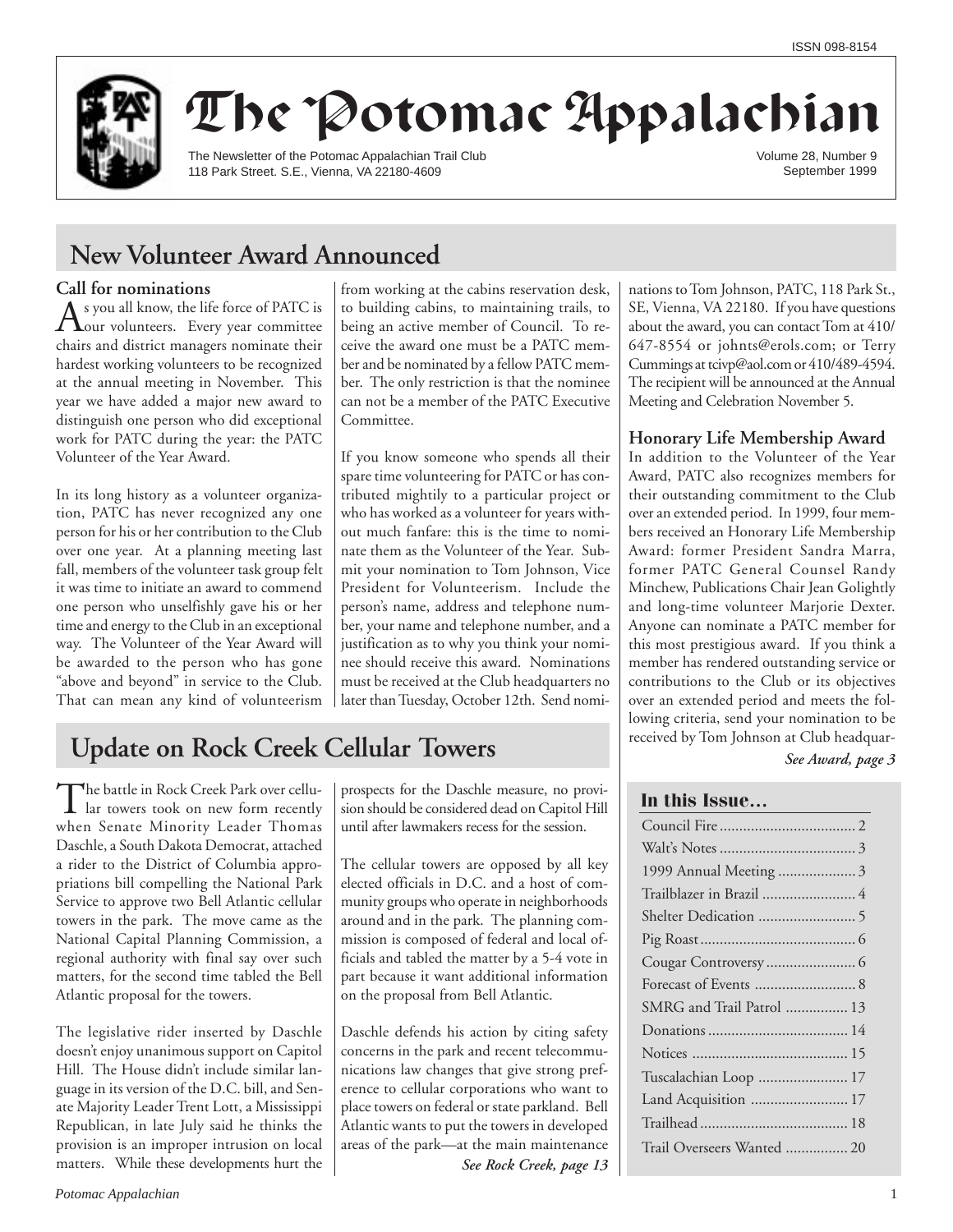## **Council Members, Chairs and** *PA* **Staff**

#### **Officers**

**President:** Walt Smith, 703/242-0693, Ext. 40, wsmith@visuallink.com **VP Operations:** George Still **VP Volunteerism:** Tom Johnson **Supervisor of Trails:** Peter Gatje Email: PJGatje@aol.com **Supervisor of Corridor Management:**

Tom Lupp **General Secretary:** Warren Sharp **General Counsel:** Eric Olson **Membership Secretary:** Terry Cummings **Treasurer:** Dick Newcomer **Recording Secretary:** Gerhard Salinger

**Sections/ Chapters Mountaineering Section:** Ozana Halik **SMRG**: Bud Hyland **Ski Touring Section:** Katherine Stentzel **North Chapter:** Steve Koeppen **N. Shenandoah Valley Chapter:** Martha Clark **S. Shenandoah Valley Chapter:** Lynn Cameron **Charlottesville Chapter:** John Shannon **West Virginia Chapter:** Jane Thompson

**Standing Committee Chairs (Council Members) Blackburn Trail Center:** Chris Brunton **Cabins:** Matt Ogorzalek **Cabin Construction:** Charlie Graf **Conservation:** Mary Margaret Sloan **Corporate Donations:** Jack Reeder **Endowment:** Dick Newcomer **Finance:** John Richards **Hikes:** Tom Johnson **Internet Services:** Andy Hiltz **Land Management:** Vacant **Land Acquisition:** Phil Paschall & Eric Olson **Legal:** Eric Olson **Maps:** Dave Pierce **Maryland Appalachian Trail Management Committee:** Charlie Graf **Public Affairs:** Terry Cummings **Publications:** Aaron Watkins **Shelters:** Charlie Graf, 410/757-6053 **Trail Patrol:** Mickey McDermott **Tuscarora Trail Land Management:** Lloyd MacAskill

**Special Committees/Ongoing Activities Archives & Library:** Paula Strain **Cabin Reservations:** Darlene Wall **Deputy Supervisor of Trails:** Rick Rhoades **Firestone Tract Management:** Shirley Strong **Information/Sales Desks:** Marguerite Schneeberger **Medical:** Dennis DeSilvey **Vining Tract Management:** Howard Johnson

**Potomac Appalachian Chief Editor:** Bianca Menendez jns-bianca@home.com **Features Editor:** Joanne Erickson **Forecast Editor:** Joe O'Neill JJONeill@visi.net **Pre-press:** Nancy Merritt, MeritMktg@aol.com

## **Council Fire**

The Council held its regular meeting on<br>July 20 at the Club headquarters. The meeting was attended by 22 Council members, 2 staff, 3 Club members, and 1 guest. The PATC membership stands at 6,859. There were 155 new members registered in the month of June.

### **New Faces**

Heather Rosso, an intern, is working on trail related issues. She works in the office two days a week and works with trail crews on weekends. Heather recently graduated from George Mason University and will enter a masters program at Catholic University in the fall.

Matthew Ogorzalek is resigning as Cabins Maintenance Chair, and Bob Butt and Bill Ladd are resigning from the Endowment Committee. Replacements are being sought. Gerhard Salinger and Lisa Still were approved as members of the Endowment Committee, with one more position still open.

## **Trail Lands**

Jim Peterson and Mrs. Simonson thanked the Council and especially Eric Olson for facilitating the purchase of the Simonson Property providing public access to the Pulpit on Tuscarora Mountain. Mrs. Simonson also presented the Club with a check.

The Council approved a motion to make a counteroffer on the 74 acre Lorenz Lewis Property that protects the Trail and provides a cabin site.

## **The Future of the Club**

The Futures Group reported that it had developed a mission and had narrowed its inquiry into possible futures for the Club. It envisions a gradual change to better accommodate volunteerism and relations with government partners. The Council may deal more with policy matters rather than all of the Club details.

### **Fundraising**

Vice President George Still is coordinating the effort to develop annual reports for 1998 and 1999 to be used in a fundraising campaign. The fundraising campaign also led the Donations Committee to develop a mission statement for the Club. The various mission statements were discussed in Council, but the diverse points of view will need some time to coalesce.

### **PATC's Future with Cabins**

The Council discussed the future of the cabins PATC maintains. The overwhelming sentiment is to continue to maintain and build cabins. The cabins make PATC unique among trail maintaining organizations. New cabins would most likely be constructed in Maryland and Pennsylvania on land owned by the Club. Charlie Graf, Chair of the Cabins Committee, is working with a restoration architect to determine the structural status of several of the cabins. Changes in the concessionaire rules for the National Parks may make it easier to work with the SNP on the cabins in the Park.

## **Budget**

John Richards, Chair of the Finance Committee, described briefly the process for constructing the FY 2000 budget.

## **Volunteer Recognition**

Vice President Tom Johnson emphasized the need to recognize volunteers. Nominations for Honorary Life Memberships are due by the end of September, and nominations for the new Volunteer of the Year Award are due by Executive Committee meeting in October. Committee chairs should nominate others for service awards. The Cabins reservation system was modified to permit active volunteers a once-a-year right to reserve a cabin 35 days in advance of occupancy. This policy will not take effect until January 1, 2000.

## **New PATC Maps**

David Pierce, chair of the Maps Committee, displayed the new Maps 11, 12, and 13. These maps now have UTM grid lines on fivekilometer spacing to make them compatible with geographic positioning systems. This will become standard for all PATC maps. ❑ *—Gerhard Salinger, Recording Secretary*

## **Fall Cleanup**

Join Jim Egenrieder for a litter cleanup along the Potomac on both the Virginia and Maryland/DC shorelines Saturday, September 18. This is coordinated with the larger annual Coastal Cleanup held nationwide. For more information, see http://www.deepwater. org/trails. 703/558-0001.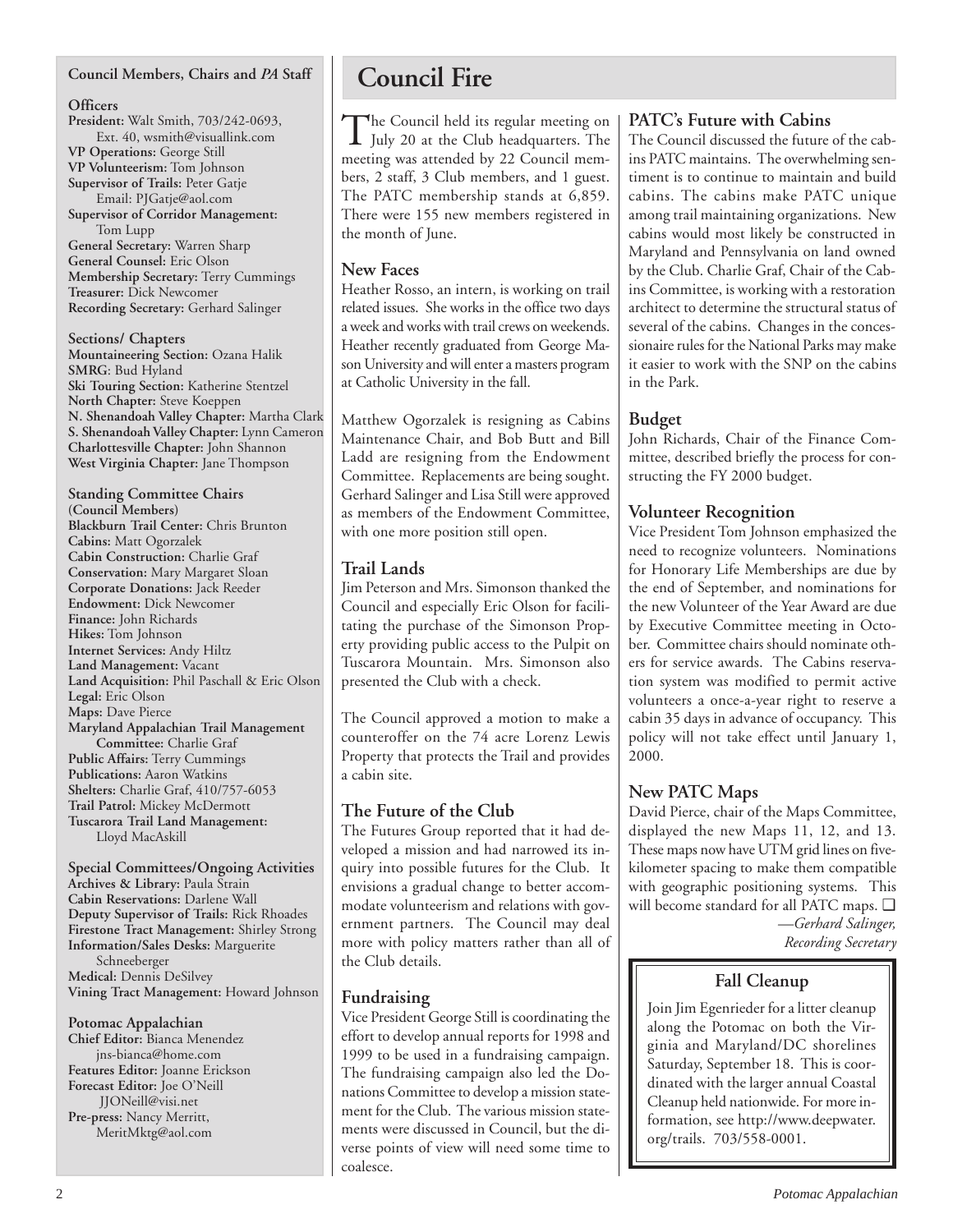### *Award, from page 1*

ters no later than Tuesday, October 12th. To qualify for the award one must: 1. Be a longtime Club member; 2. Exemplify the service aims of the Club (service includes leading trips, serving on committees of Council, serving as trail or cabin overseer, donating time at headquarters, etc.); 3. Have contributed to the Club across a broad range of service activities; and 4. Have generated enthusiasm and inspired others to become active in the Club.

The award includes a personal, written statement from the Council describing the recipient's contribution to PATC, a Life Membership card, an "Honorary Life" rocker bar to wear above the PATC patch, and a special gift of recognition from the Club. For more information, contact Tom at 410/647- 8554 or johnts@erols.com, or Terry Cummings at tcivp@aol.com or 410/489-4594. Recipients will be honored at the Annual Meeting and Celebration November 5 along with the Volunteer of the Year. ❑

*—Terry Cummings*

## **Walt's Notes**

## **Stewardship of Our Facilities**

 $\int$ s it possible for us to truly appreciate the<br>labor of love that PATCers of the past delabor of love that PATCers of the past devoted to the wonderful cabins, shelters, and other buildings we enjoy today? Of course, those of you who are overseers or crew members on a building project may appreciate the degree of effort it took to restore Corbin Cabin, for example, or how much dedication it took to haul in building supplies and a generator in a foot of snow in order to replace the roof of Tom Floyd Wayside. And of course the work continues on today: the renovation of Gypsy Spring Cabin by the North Chapter in PA; the construction of the replacement for the Hemlock Hill Shelter in MD by Frank Turk's group of students and PATCers, to be dedicated as the Cowall Shelter on October 3; the expansion and renovation of the Blackburn Trail Center in VA by Bruce Clendaniel's volunteers; the construction of the primitive Tulip Tree Cabin in Shaver Hollow, VA under Charlie Graf's tutelage; the renovation of the Rosser Lamb House by Park Anderson's crew and the building of John's Rest Cabin by Robert Humphrey's group on the Per-Lee/West property in VA; and all the other work done by unsung heroes who replace a privy here and a floor or porch there, all for our enjoyment.

## **How Do We Appreciate?**

Those of us who use cabins and shelters can appreciate the work of volunteers by noting the work done and by keeping Club property in good condition during our stay. Those of us in leadership positions can appreciate the effort being made by recognizing those who do the work. I, for one, plan to spend more time reviewing the state of our facilities: I will visit all thirty-one cabins and

*See Walt's Notes, page 12*

## **1999 PATC Annual Meeting and Celebration**

You are cordially invited to join the PATC Council and staff at PATC's Annual Meeting.

- **When:** Friday, November 5, 1999. **Where:** Old Town Hall, Fairfax, VA **Time:** 7:00 p.m. to 10:00 p.m. **Cost:** \$15.00 per adult/\$8.00 per child
	- under 12 FREE without dinner

For this, the last annual meeting of the millennium, we are planning some extra special events and entertainment. This year we will be celebrating our outstanding volunteers with the Volunteer of the Year Award, Honorary Life Membership awards, and Special Achievement awards.

But we won't bore you with just a bunch of awards and no entertainment—nooo! This year we are bringing back the PATC talent show that was so well received a few years ago. When we thought about doing it the first time, we were concerned about the quality and amount of talent out there, but when the show began we had some first rate entertainers. (Anyone interested in performing should contact the Membership Secretary immediately to get a place on the schedule.) And, in addition to the PATC talent, we are bringing in a professional entertainer to make

this a very special celebration to close the millennium.

But the annual meeting is more than entertainment and awards. There will be plenty of time to meet and talk with members of Council and other fellow members: trade stories, talk about the coming year, enjoy a leisurely time with people you haven't seen in a while, learn what the Club has been doing for the last year. If you want to learn about volunteer opportunities from committee chairs, this is the time when they are available all in one place at one time. Displays will show what the committees do and how you can get involved.

A delicious buffet dinner is provided, and a cash bar of beer and wine is available. However, if you are not eating, there is no charge to attend.

See the October *PA* for the final details on the night's events, but get your reservations in today—and bring the children. Please fill out the attached form and mail it back to PATC by October 29, 1999. ❑

| REGISTRATION FOR ANNUAL MEETING<br>Friday, November 5, 1999<br>$7:00 - 10:00$ p.m.                                                                                                                                   |                     |  |  |  |  |
|----------------------------------------------------------------------------------------------------------------------------------------------------------------------------------------------------------------------|---------------------|--|--|--|--|
| Address:                                                                                                                                                                                                             |                     |  |  |  |  |
| Phone:<br>Number of adults:                                                                                                                                                                                          | Number of children: |  |  |  |  |
| Please enclose a check in the amount of \$15.00 per adult/\$8.00 per child for dinner.<br>Mail to: Potomac Appalachian Trail Club 118 Park Street SE Vienna, Virginia 22180<br>Attn: Annual Meeting - Regina Garnett |                     |  |  |  |  |
| BECAUSE PATC PAYS FOR DINNERS IN ADVANCE, NO REFUNDS AFTER<br>OCTOBER 29, 1999.                                                                                                                                      |                     |  |  |  |  |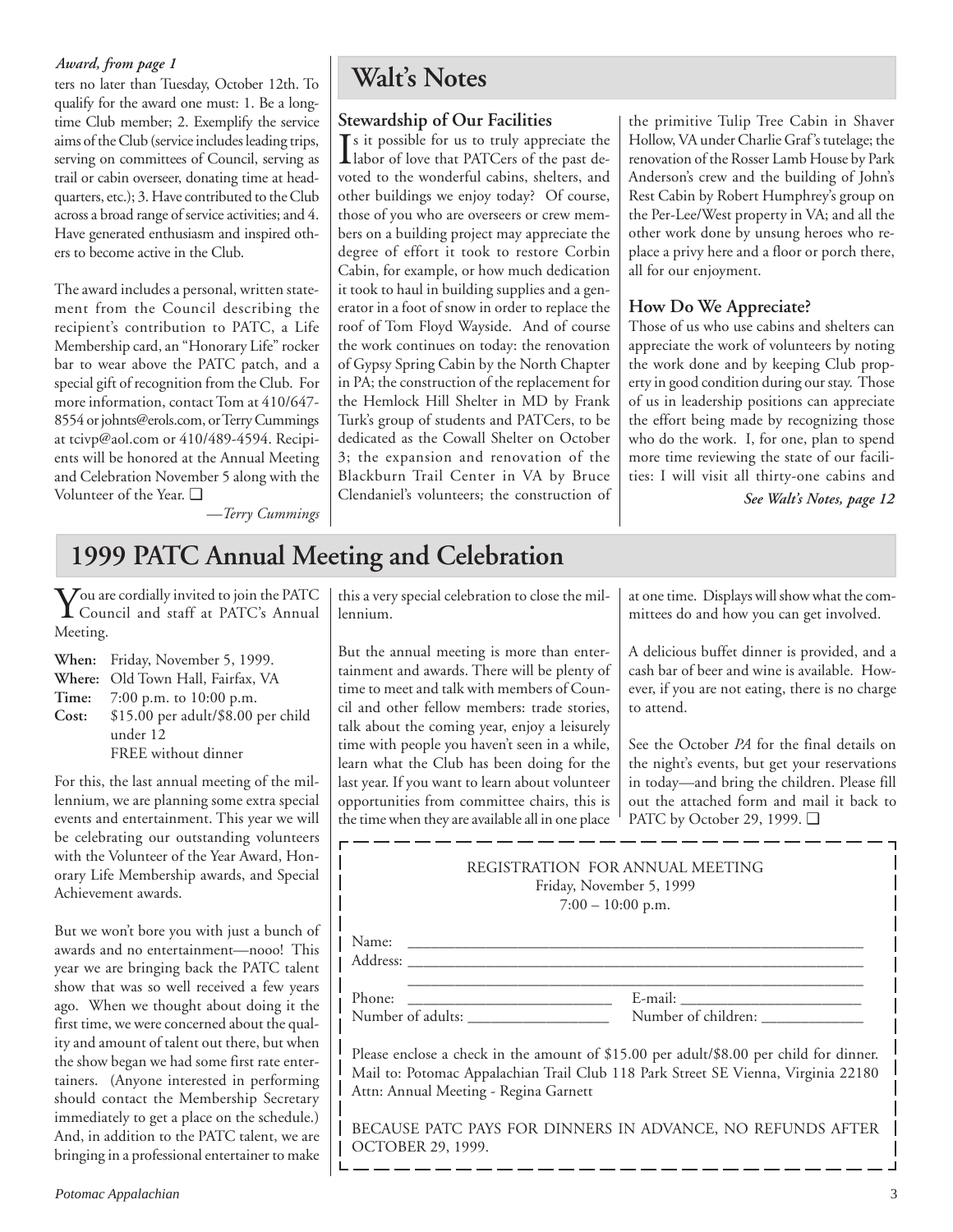of the New York City Ballet, embarked upon his Step by Step project on May 29, 1999. He is hiking the entire Appalachian Trail from Maine to Georgia, stopping along the way in each AT state to teach dance in community centers. In addition to fulfilling a personal journey, d'Amboise seeks to raise money to support the National Dance Institute (NDI), which he founded 23 years ago with the goal of fostering in children a love of the arts, pride of achievement, and a curiosity about the world. D'Amboise has created and choreographed the "Trail Dance," which he plans to teach to thousands of people along the Trail. There will be a how-to video available for those interested in learning the dance. For more information about d'Amboise's planned stops, visit the web site www.ndi4all.org. From the July/August 1999 *Trail Walker,* newsletter of the New York-New Jersey Trail Conference.



Recent surveys indicate that there are currently 46 active bald eagle nesting territories located across New York State, versus only one 20 years ago. That one site is still active today and is believed to have at least one hatchling. The adults are different, but the territory remains the same as younger generations replace the old. Most of the state's eagle territories are located in the Catskill Region, though a small cluster exists in the northern Adirondacks. One nest, in the Iroquois National Wildlife Refuge, has a video surveillance system to allow live-action viewing to the public at the refuge headquarters. From the Summer 1999 *Finger Lakes Trail News,* newsletter of the Finger Lakes Trail Conference, Inc. —*Lynn Witwer*

*—Lynn Witwer*

## **Confessions of a PATC Trailblazer in Brazil**

I While I worked for four years in Rio de Janeiro was a secret trailblazer in Brazil.

as a news correspondent for the Voice of America, I often visited Tijuca National Park. This is billed as the world's only urban tropical rain forest. Its mountains were replanted with native species more than a century ago, after they had been used for growing coffee.

The park is a paradise for the patient hiker, with dozens of trails, but it has some problems. The only map is several years old and does not reflect old trails that were reclaimed by the forest and new trails that have been cut. The trails have been poorly maintained, with many shortcuts across the few that have switchbacks, and only recently has the park put in a few waterbars. Worst of all, there are no official blazes on any of the trails, only a few discreet cuts with a knife, which means it is easy to get lost.

Many people become lost every month, making it necessary for the rescue squad to conduct a search. I was one of them in May 1996 when a friend and I lost the trail at dusk and had to stay overnight on the slope. The res-

cue squad never found us, but we made our own way out at dawn to reassure our frantic wives that we were alive and well.

Three months before this incident I had written to the Director of the park to propose organization of an Association of Friends of the Forest, with responsibility for blazing and maintaining the trails with volunteers. I subsequently had several meetings with her and her staff over the next year. After some back and forth to agree on the type and shape of blazes, I presented a formal project proposal in May 1997 for the "rational and safe use of the ecological trails of Tijuca National Park," complete with color samples of arrow blazes. The author of the trail guides to Rio, Pedro da Cunha e Menezes, helped me prepare the final draft.

When I didn't hear from the Director, I went to her office and learned that she did not want any blazes on trees, only freestanding signs. At that point I abandoned all efforts to have the project approved.

## **Blazing By Stealth**

Opposition to blazes in Rio's forests comes from two sources—the environmental and scientific community, which sees them as an intrusion on the pristine beauty, and hiking clubs and professional guides, who see them as an invitation to trail overuse by unqualified and careless people who will cause erosion, leave trash, and probably get lost anyway.

A hiking friend told me that he thought the blazes were a good idea but that if I waited for official approval, I would never get it through official channels. I decided that he was right and took matters into my own hands. I wanted to see if people would get used to blazed trails and like them.

I bought a gallon of blue paint and a brush and secretly set to work with marks roughly like the AT side trails. In January 1998 I blazed the trails to the Hill of the Evil Spirit and Greater AndaraÌ, the latter being the one on which I had gotten lost. The following month I blazed the longer and more obscure Gypsy Dam Trail, whose course I determined by trial and error from both ends.

Reactions were not long in coming. When I went on the blazed trails with groups, some *See Trailblazer, page 16*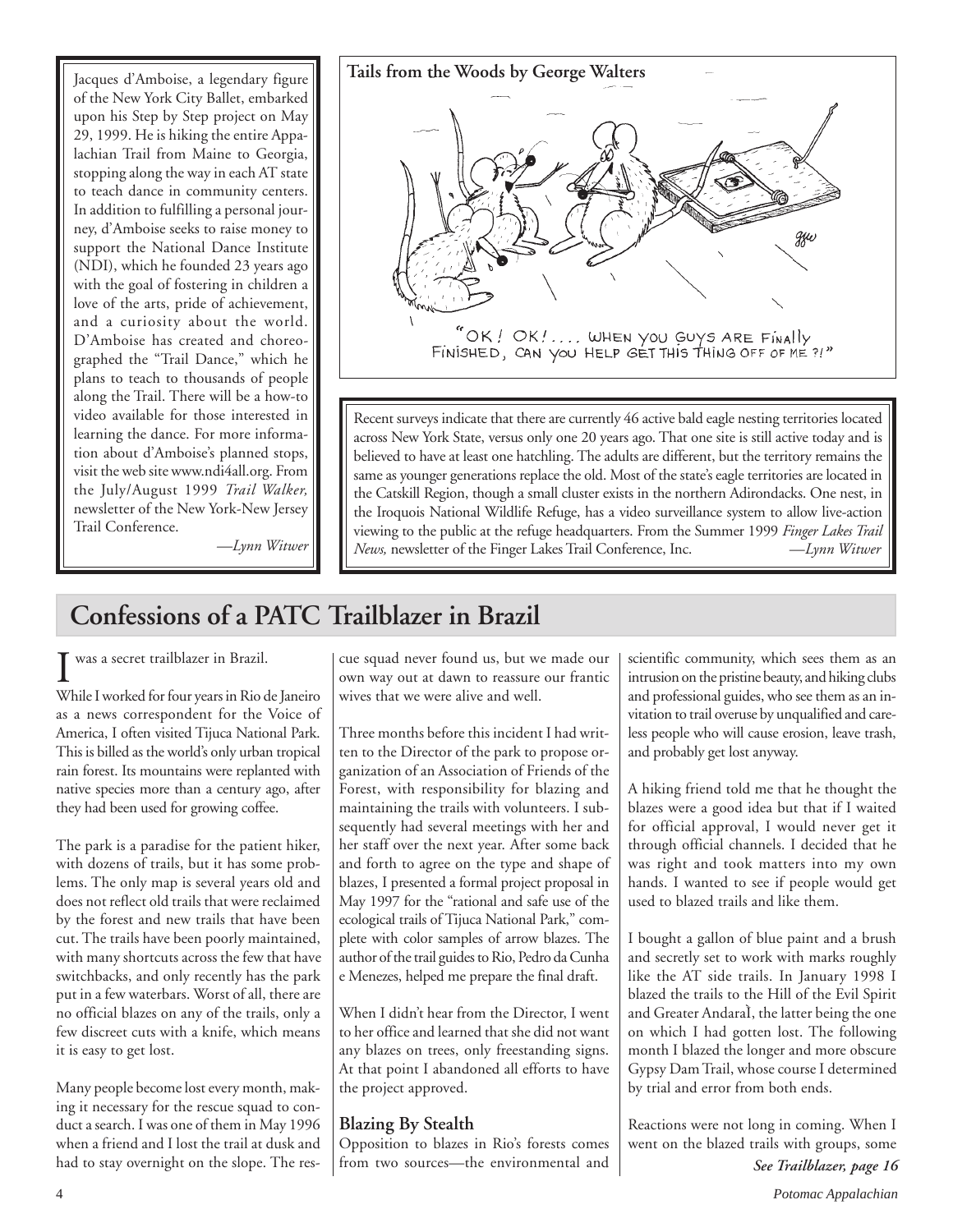## **ENS Phillip Cowall Memorial Shelter Dedication**

*Appalachian Trail, Maryland, Sunday, October 3 at 1:00 PM. Contact: Frank Turk: FrankTurk @aol.com , 301-249-8243.*

Come join the Dedication of the recently<br>completed ENS Phillip Cowall Memorial Shelter on the Appalachian Trail in Maryland.

The simple beauty of our new Cowall Shelter is another example of what can be done when people commit their time, love, sweat, and energy to complete a common goal. The shelter is situated in a very nice, peaceful setting and sure to delight those who need a place to rest for a while.

The generosity of the Cowall family has made it possible to create this shelter. When the Cowalls initially offered financial support they wanted to somehow reflect the love their departed son had of the Appalachian Trail. In their letter to PATC their purpose was clear: "We are exploring the possibility of making a donation to the PATC in memory of our late son, ENS Phillip Cowall, USCG... Phil loved the wilderness and especially the AT. He had hiked several hundred miles of the AT (mostly in VA), and hoped one day when time allowed to through-hike the entire trail. Since that dream was never realized, perhaps we could help make that journey easier for others."

The Cowalls will be happy to know that at least four 1999 through-hikers were able to contribute to the shelter progress as they took a break from the trail.

### **Deaf Community Participation in Shelter Construction**

This shelter was your typical PATC project in many ways with one notable difference heavy involvement from the deaf community. While initially some people had communication and safety concerns, it soon became clear that accessibility, communication, and safety were not an issue. In fact, at least one hearing PATC member has begun taking sign language classes, and others have made the effort to communicate in their own creative ways, whether it be with pencil and paper or homemade signs.

Further, one hearing volunteer commented, "this has been a humbling experience to say the least. Now I have an idea of what it's like to be challenged by being in a language minority."

This shelter was a cooperative effort of PATC and students/staff from the Model Secondary School for the Deaf (MSSD) as well as others from the deaf community at large including Gallaudet University, Western Maryland College's Deaf Education Unit, and others. It is yet another example of what Gallaudet University's President I. King Jordan said in 1985, "Deaf people can do anything but hear."

The students were involved with numerous day and weekend worktrips as well as related tasks at school, which included bookkeeping, making tools such as log dogs and a scribe (under the direction of MSSD employee Steve Doleac), and sharpening and maintaining tools.

## **Thank You to Those Who Helped**

The list of in kind contributions is quite extensive, and without this support this shelter would not have been possible. Assistance from volunteer members of Sierra Club's Metropolitan Washington Regional Outings Program as well as volunteers from Boy Scout Troop 249 from Bowie and Boy Scout Troop from Rockville was important and appreciated.

A local resident by the name of Robert Orndorf was extremely generous in allowing the purchase of his property to extend the AT corridor and ensure the integrity of this section of trail. Prior to settling on his property, Mr. Orndorf extended full use privileges of his tractor to haul material, and when it came time to deliver the logs he allowed work crews to construct an access road through his property.

An added highlight worthy of mention is the financial support used to defray costs of MSSD's participation made possible through an ATC outreach grant. This is the second year MSSD has been a grant recipient.

Please join this special day as we celebrate this remarkable community effort.

### **Directions to ENS Phillip Cowall Memorial Shelter from Frederick, MD:**

- Rte 70 West 11 miles
- Rte 17 North 12 miles (Note: 17 is a winding road also known as Wolfsville Rd.)
- After you cross the intersection with Loy

Wolf Rd and Garfield Rd (around mile 11.5) you'll soon see a small parking lot on left and forked gravel road on right. PARK HERE. (This is the intersection with AT.)

Walk up the gravel road less than  $1/4$  mile. You'll see a white, plastic sand/salt barrel, telephone pole, and orange flagged trail on left. Follow this trail into the woods less than 1/4 mile to the shelter. ❑

*—Frank Turk*

*Phillip Cowall was an Eagle Scout, as are both of his brothers, Seth and Nathan. Phillip also was a 1996 honors graduate of the US Coast Guard Academy in New London, CT and served as a deck officer aboard the USCG cutter Mallow in Honolulu for one year prior to his death in 1997. He was killed on the Baltimore beltway in a motorcycle accident on his way to his new ship assignment, USCG cutter Kukui, which was being built in Wisconsin .*

*—Cynthia Cowall*

## **BACKPACKING 202**

*A Course for INTERMEDIATE/ ADVANCED BACKPACKERS*

**Learn how to:** Enjoy the Backcountry Under Challenging Conditions

**Classroom Instruction:** Thursdays, October 7 and 21, 1999 7:00 - 9:45 p.m. PATC Headquarters 118 Park Street, SE Vienna, Virginia

> **Weekend Outing Options:** November 5-7, or 12-14, or 19-21, 1999

**Fee:** \$45.00 for PATC Members \$60.00 for non-members

**Obtain registration form and more information by writing or calling PATC HQ:** PATC Trail Patrol 118 Park Street, SE Vienna, VA 22180

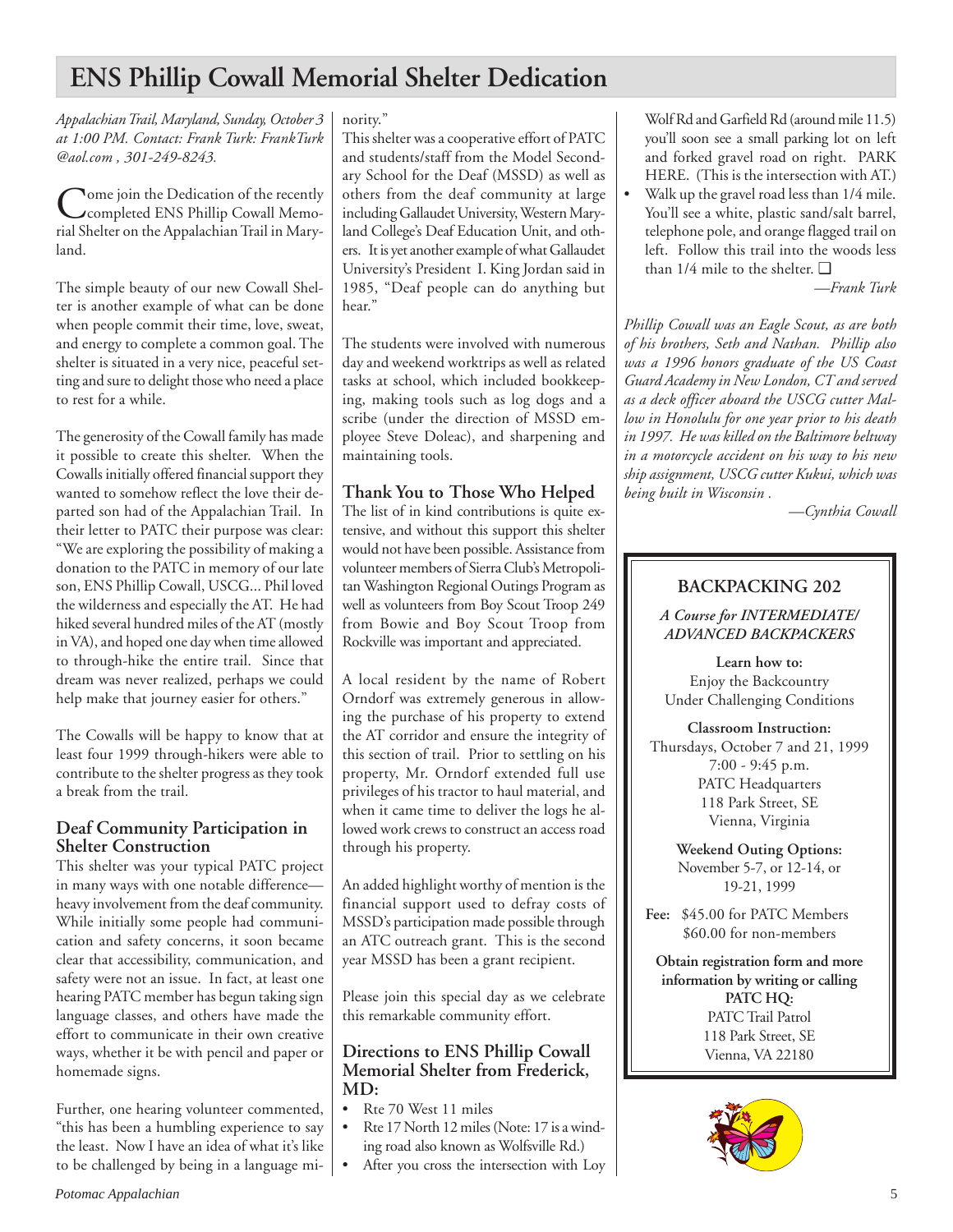## **PATC's 16th Annual PIG ROAST**

SATURDAY, SEPTEMBER 25 is the date for the 16th annual Pig Roast at the newly refurbished (almost done) Blackburn Trail Center. This will be our traditional "Rick Pig and Tim Rahn" Cuban style roast pig with black beans and cold beer. If you have seen Rick and Tim operate before, then we know you will be back. If you have not, then make sure you get in on this once a year special event.

Inspect the Blackburn construction job that you have been reading about and meet some of the construction crew. Because of the construction work, inside bunk space is limited, but we have plenty of tent sites. Just 45 miles west of Tyson's Corner, VA, this weekend event is a great way to spend an end of summer weekend. Meet old friends and make new ones. Families are especially welcomed, but please, no pets. Reservations are a must. Fill out your reservation and mail it with your check to Nancy Hughes, 7312 Willow Ave., Takoma Park, MD 20912. For additional information, call Chris Brunton at 703/560-8070. ❑





Even turtles are protected. In January 1999, Environmental Conservation Officer Kathleen Maloney received a complaint from a woman who had purchased a box turtle from the Family Pet Center at Crossgates Mall in the Town of Guilderland (NY). The woman later learned from a veterinarian that the box turtle was a protected species, and the sale and purchase were illegal. ECO Maloney investigated the incident and found additional violations involving another box turtle and six un-banded lovebirds. The store manager was charged with two counts of illegal sale of small game species (the turtles), six counts of illegal sale of live un-banded birds, and misdemeanor illegal commercialization of wildlife. The pet store's owning company, DC Retail 1, Inc., of Glastonburg, CT, took responsibility for the violations and settled by consent order for \$700. From the Summer 1999 *Finger Lakes Trail News,* newsletter of the Finger Lakes Trail Conference, Inc.

*—Lynn Witwer*

## **The New Cougar Controversy: Just What Is an Eastern Cougar?**

 $\sum_{\text{Was}}$  expite declarations that the Eastern cat<br>wildlife officials in the early 20th century, sightings in remote areas had never quite ceased. Sparse and scattered at first, by the late 1990s cougar sightings had swelled to such a volume that they are a phenomenon in themselves. Not to mention the elusive nature of cougars, which is so phenomenal as to rank them with the Yeti in Nepal and Nessie in Scotland as a world-class wildlife mystery.

Some of the most credible clusters of sightings occur in the southern Appalachians. Forest cover, as well as deer—the favorite prey of cougars—are once again abundant after the destructive logging and overhunting at the turn of this century. Wooded expanses, especially on the 7 million acres of national forest and parklands stretching from Virginia to Alabama, offer many

secluded recesses for the solitary wanderings that are characteristic of cougars.

Few places in the East present a better chance for cougars to reestablish themselves than does Appalachia, and the great cats, renowned for their ability to adapt to habitats from swamps to deserts, seem to be taking full advantage of it.

## **One Man's Obsession**

"I know they're here," says Todd Lester, a soft-spoken coal miner in Wyoming County, WV, "because I've seen one and tracked several others, including females with kittens, since 1983." Todd was coon hunting when he glimpsed a cougar in the road ahead of him. "When we made eye contact, the cat captured a piece of my heart," he says. Over the past 15 years, the

search for field proof of cougar existence has gradually taken over Todd's life. He devotes most of his free time to tracking all over West Virginia, wherever he's heard of a good sighting. Sometimes his wife and young daughter come along. Their home has become an archive for reports, photos of tracks and deer kills, and plaster casts of tracks, videos, hair, and other evidence of the presence of cougars.

"There's no question that at least one set of tracks that Todd found are cougar," says Dr. Lee Fitzhugh, a cooperative extension agent based at the University of California (Davis), who has specialized in cougar tracking since 1984. "I downloaded, enlarged, and printed the photos of track casts from his Web site." Fitzhugh met Lester electronically when he signed on to the Eastern cougar list server that Lester founded in early 1998.

6 *Potomac Appalachian See Cougar, page 7*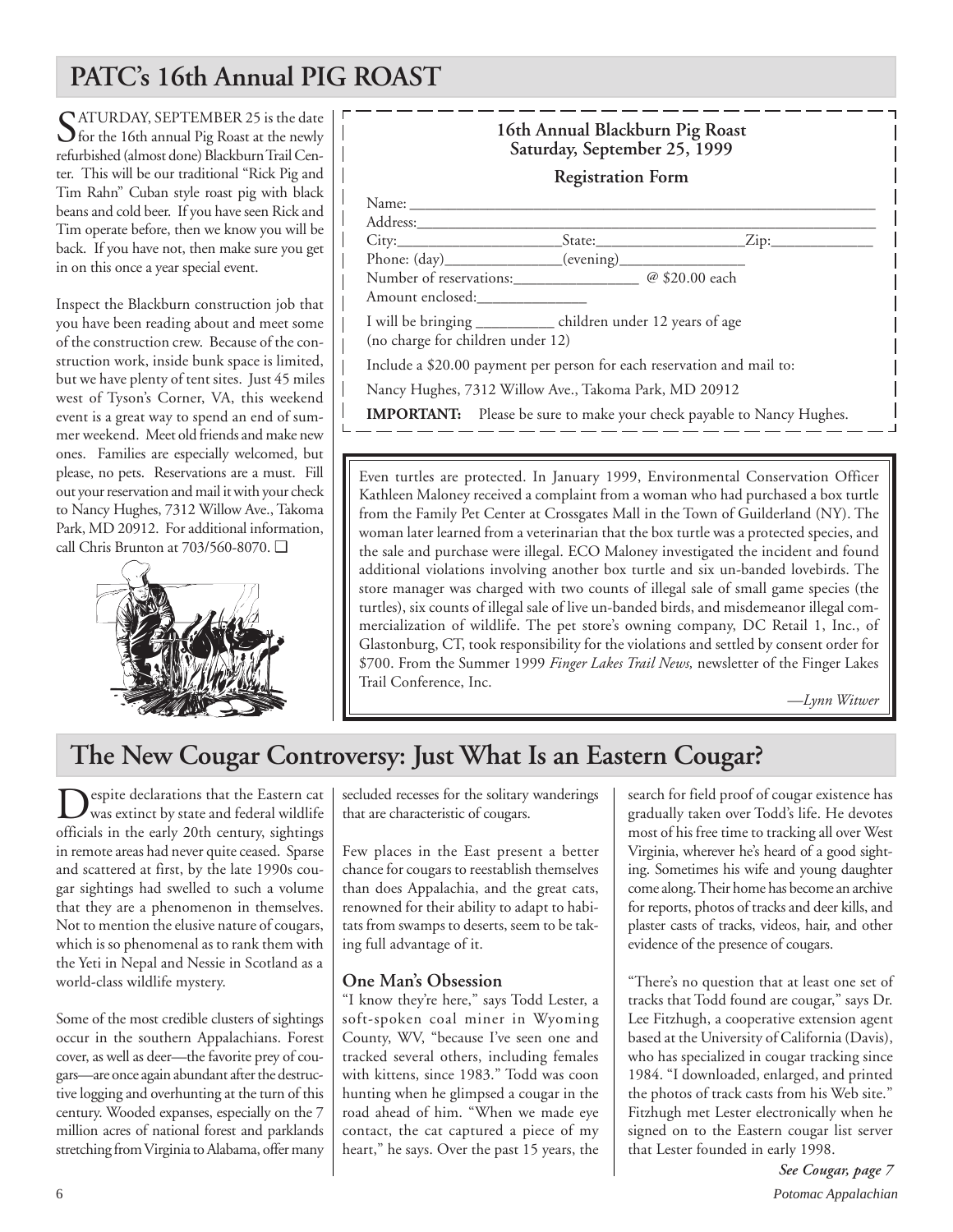### *Cougar, from page 6*

"Some of Todd's tracks are definitely dog, and some could be either dog or cougar," Lee says, "but at least one animal is definitely a cougar."

Todd has collected some of the best—but not the only—credible evidence of cougar presence in the East. A home video filmed in 1992 in western Maryland unmistakably shows a cougar in snowy woods. A game warden near Catlettsburg, KY responded to a cougar sighting in 1998 to find tracks that he identified as a cat too large to be a bobcat. In Vermont, a scat found in 1994 was verified by the National Fish & Wildlife Forensic Laboratory in Oregon as having cougar hairs in it, which were probably ingested during self-grooming. Much of the best evidence, including the Vermont report, involves mothers with young.

### **Cougar in the East not Recognized as Endangered Species**

Although, state and federal wildlife officials no longer routinely dismiss cougar sightings, they do not entirely recognize the Eastern cougar. The official position is summed up by Paul Nickerson, the U.S. Fish & Wildlife Service official responsible for enforcing the Endangered Species Act in much of the East: "Any cougars in the East are not native Eastern cougars but escaped pets or captives from elsewhere or other subspecies, which are not covered by the Endangered Species Act." Because only the Eastern and the Florida subspecies are listed in the act, agencies are relieved of responsibility for protection of what Nickerson calls "mongrel" animals.

#### **HEADQUARTERS HOW TO GET IN CONTACT WITH US FOR CABIN RESERVATIONS, MEMBERSHIP INFORMATION, AND SALES**

**Address:** 118 Park Street, S.E., Vienna, VA 22180 **Hours:** Monday through Thursday, 7 p.m. to 9 p.m. and Thursday and Friday 12 Noon to 2 p.m. **Phone #:** 703/242-0315 **To receive an information packet:** Extension 10 **To leave a message for the Club President Walt Smith:** Extension 40 **24-hr. Activities Tape #:** 703/242-0965 **Facsimile #:** 703/242-0968 **Club E-mail #:** Wriley1226@aol.com **World Wide Web URL:** http://www.patc.net **STAFF DURING REGULAR BUSINESS HOURS Director of Administration:** Wilson Riley (Ext. 11)

Email: Wriley1226@aol.com **Trails Management Coordinator:** Heidi Forrest (Ext.12) Email: heidif@erols.com **Business Manager:** Regina Garnett (Ext. 15) Email: rgarnett@erols.com **Membership/Cabin Coordinator:** Pat Fankhauser (Ext. 17) Email: pfankh@erols.com **Sales Coordinator:** Maureen Estes (Ext. 19) Email: patcsales@erols.com

The pejorative term is almost unarguably accurate. Cougars from the Western United States and South America can be easily purchased through legal and illegal dealers, but when full-grown they make unpredictable, voracious pets. There is considerable proof, in the form of wild cougars caught in the East that were declawed or otherwise marked by captivity, that non-Eastern cougars have been introduced. Any remaining native cougars, which surely form a sparse and possibly inbred population, are likely to mate with these immigrants. Nickerson interprets the Endangered Species Act, which was intended to preserve the diversity of life down to the genetic level, to cover only the unique genes that the Eastern cougar subspecies presumably carries.

## **Pushing For Protection**

But Melanie Culver, a doctoral student at the University of Maryland, recently completed a DNA analysis of all 30 cougar subspecies and found that Eastern and Western cougars differ so little that subspecies designations are not warranted. Taxonomists have been too quick to freeze dynamic natural processes into arbitrary human classifications; any cougar able to survive in the wild is capable of filling the Eastern cougar niche, she says.

Todd Lester is currently establishing an Eastern Cougar Foundation to consolidate the scattered data as well as the diffuse constituency of Eastern cougars to more effectively pressure the agencies for recognition and protection regardless of the cats' ancestry.

> There is plenty of precedent right next door in the Florida panther project. Not only did the Fish & Wildlife Service invoke the "similarity of appearance" clause in the Endangered Species Act to designate all wild cougars in Florida as protected Florida panthers, but it brought in cougars of a different subspecies from Texas to mate with the dangerously inbred Florida panthers.

Todd also hopes to influence rural residents toward a tolerant acceptance of potentially growing populations of animals that can kill people as well as livestock. "Cougars are part of our Appalachian heritage, magnificent creatures to be proud of," he says, "and we need to learn to live with them." ❑

*—Chris Bolgiano, author of* Mountain Lion: an Unnatural History of Pumas and People and The Appalachian Forest, a Search for Roots and Renewal *(reviewed by Paula Strain in the July issue of the* PA*)*

## **You Can Help**

If you're sure you've seen a cougar in the East, write down the date, place, circumstances (time of day, what you were doing, what the animal was doing), and a physical description of the animal, and call or send it to: Todd Lester, P.O. Box 74, North Springs, WV 24869 (304-664- 3812). Email: scb01489@mail.wvnet.edu.

To view Todd Lester's Web site, which has links to other sites with information about cougars and to the Eastern cougar list server, go to: http://www.geocities.com/ rainforest/vines/1318

## **If you encounter a cougar while hiking...**

- 1. Don't run away. Running triggers a chase.
- 2. Stand tall. Open your arms to make yourself big. Speak loudly but calmly. Keep eye contact. Back away slowly, taking care not to trip. Keep children close to you.
- 3. Fight back if attacked, with sticks, stones, or fists. Cougars can be driven away by resistance.

## **Patrons**

Capital Hiking Club Center Hiking Club Potomac Backpackers Association Sierra Club, MWROP Wanderbirds Hiking Club

## Corporate Supporters

Blue Ridge Mountain Sports **Campmor** Casual Adventures Duron Hewlett-Packard Hudson Trail Outfitters

Outdoor Adventure REI The Outfitter at Harpers Ferry The Trail House Wilderness Voyagers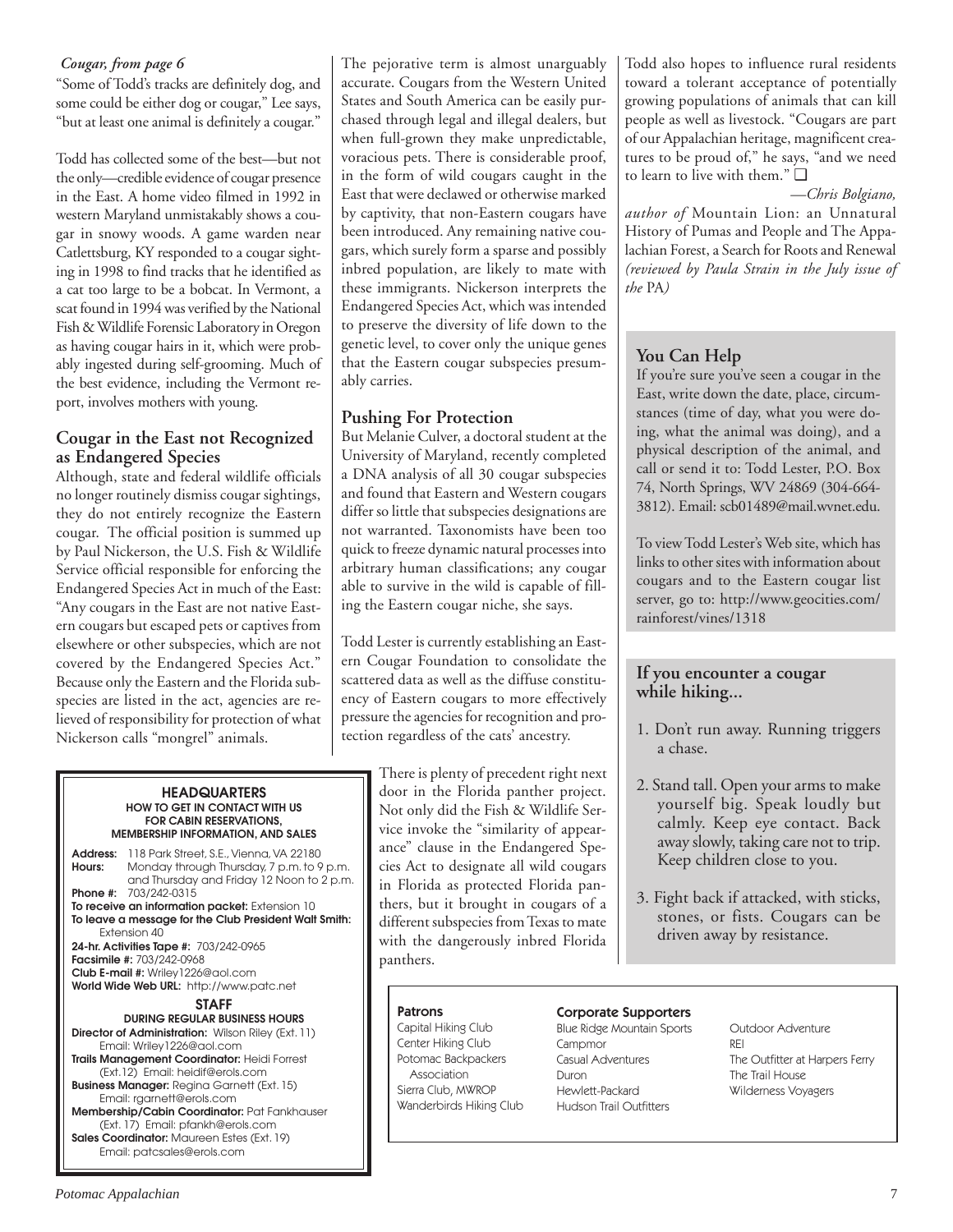#### **Charlottesville Chapter**

The Charlottesville Chapter hikes every Saturday, summer, winter and in between. Hikes are about 8 miles. Trail maintenance is usually done on the last Saturday of the month. Meet at Sprint parking lot, 2307 Hydraulic Road at 9 a.m. with food and water for the day. We hike trails in the Southern, Central and occasionally Northern Districts of Shenandoah National Park, and in George Washington National Forest. INFO: Jere Bidwell 804/295-2143, John Shannon 804/293-2953 or Lois Mansfield 804/973-7184.

#### **North Chapter**

The North Chapter of PATC conducts monthly trail work trips on the Maryland and Pennsylvania sections of the Appalachian Trail (AT) and on the Pennsylvania sections of the Tuscarora Trail. We also lead hikes on these and other trails. Maryland AT work trips are generally held on the first and third Saturdays—contact Mark Mitchell (mdtrail@yahoo.com), 301/461-7048 for information. Pennsylvania work trips are generally held on the AT on the first Saturday and on the Tuscarora on the third Saturday—contact Charlie Irvin, 301/447-2848 or Pete Brown (peter.brown4 @worldnet.att.net) 410/343-1140. Pennsylvania AT work trips also include an optional Saturday night stay at the Gypsy Spring cabin. Dinner, breakfast, and camaraderie available. For information on

## **Chapters**

upcoming hikes, contact Chris Firme (bncfirme @innernet.net) 717/765-4833. For general chapter information, contact chapter president Steve Koeppen (patcnorth@mail.com) 410/756-2916 or visit the North Chapter home page (www.patc.net/ north\_ch.html).

#### **Northern Shenandoah Valley Chapter**

The Northern Shenandoah Valley Chapter sponsors hikes in national and state parks and forests in the Shenandoah Valley vicinity, open to the public, on a monthly basis except during the winter. Hikes are posted in the **Forecast.** Other activities are in the NSV Chapter Newsletter. For further information contact to Martha Clark (mclark@visuallink.com) 540/ 665-2101.

#### **Southern Shenandoah Valley Chapter**

See **Forecast** for work trips and hiking events sponsored by the Southern Shenandoah Valley Chapter. Most trips meet in Harrisonburg at the Cloverleaf Shopping Center at 8:00 a.m. Hikers from the DC area should allow about 3 hours to get to our region. INFO: in Harrisonburg, call Suzanne 540/269- 4341; in Staunton or Waynesboro, call Vernon 703/ 886-9218, or Doris 540/885-4526.

#### **West Virginia Chapter**

Chapter meeting at Highacre on the first Wednesday of the month; see **Forecast** for up-coming activities. For further information on chapter activities or to receive the chapter newsletter contact Jane Thompson 301/ 865-5399.

#### **Ski Touring Section**

The Ski Touring Section has served since 1974 to introduce Washington area residents to cross-country skiing and to provide cross-country skiing opportunities to experienced skiers. The Section sponsors winter weekend ski trips for all levels of skiers to nearby mountains in Maryland, West Virginia and Pennsylvania, as well as periodic social events year round. INFO: Katherine Stentzel 703/781-3249.

#### **PATC Midweek Hikes**

PATC's **Vigorous Group** hikes 8-10 miles at a fast pace; and the **Easy Hikers** hike 5-8 miles on trails with little elevation change. See below for scheduled trips; check the weekly tape (703/242-0965) on Thursday or Friday for any changes or additions.

#### **Other Clubs' Hikes**

Capital and Wanderbirds hike on Sundays, traveling by bus and leaving from downtown, with suburban stops as well. Center Club, Northern Virginia Hiking Club and Sierra Clubs hike on both Saturdays and Sundays using carpools, which often leave from a suburban Metro stop. Schedules are available at PATC Headquarters and are published in area newspapers on Fridays.

## KEY to Forecast Activities

**All events are marked for easy identification.** Late changes or cancellations are listed on the weekly information tape (703/242-0965), which is updated on Sunday evening for the following seven days. The Forecast can also be found on PATC's Web site at http://www.patc.net

**National Trails Day Events**

- ` **Hiking Trips**
- **然 Backpacking Trips**
- } **Trail Work Trips**
- **Cabin/Shelter Work Trips**
- ❖ **Special Events**

### **Meetings**

**Cross-Country Skiing**

**Note to all hike leaders:** Please ask nonmembers on your hike if they would like to join PATC, then get names and addresses so a Club volunteer can send them information packets. Thanks!

#### **Meetings**

Meetings are held at PATC HQ, 118 Park Street, S.E.,Vienna, VA unless otherwise noted.

#### **Trail Patrol - First Tuesday**

7:30 p.m. Trail Patrol volunteers are PATC's good will trail ambassadors to the hiking public. They provide a visible, reassuring presence on the trails, educating the public on good hiking practices, minimum impact hiking and camping ethics. Patrol members are trained in land navigation, emergency procedures, radio communications and personal equipment. All patrol volunteers are also expected to become certified in a recognized basic first aid course. Some equipment and uniform items are provided upon completion of training. INFO: Mickey McDermott 703/866-0928 or see PATC's website (http://www.patc.net/patrol.html).

#### **New Members (PATC) - First Wednesday**

7:30 p.m. Curious about the Club? Want to learn more? The best way is to attend a New Members Meeting (but you don't have to be new to qualify). Attend the meeting and find the mysteries of PATC revealed in full. Refreshments will be served. Directions to PATC: Take Rt.123 into Vienna, VA and turn east on Park St.(Rt.675) to 118 Park St. on your left. INFO: Terry Cummings (TCIVP@aol.com) 410/489- 4594.

#### **Shenandoah Mountain Rescue Group (New Members meeting) - Second Monday**

7:30 p.m. New members meeting. INFO: Greg Huska (ghuska@rpihq.com) 703/241-4195 (w) or 703/567- 7960 (h).

## **Meetings**

#### **PATC Council - Second Tuesday**

7:00 p.m. - sharp. The PATC Council meets the second Tuesday of every month to conduct business of the Club. All members are welcome. INFO: Wilson Riley (wriley1226@aol.com) 703/242-0693 x11.

#### **Mountaineering Section - Second Wednesday**

8:00 p.m. Second Wednesday of every month. INFO: Ozana Halik 703/242-0177 or see PATC's website (http://www.patc.net/mtn\_sect/).

#### **Conservation Committee - Third Monday**

7:00 p.m. For information on the Conservation Committee, or to join its meetings with the Piedmont Environmental Council or Virginia Planners, e-mail Mary Margaret Sloan at mmsloan @americanhiking.org or call her at 703/807-0746.

#### **The Futures Group - Third Tuesday**

7:00 p.m. Meets to research, develop, and recommend to membership changes to PATC organization, constitution, and bylaws in order to meet challenges of the next century. PATC members welcomed. INFO: Walt Smith (wsmith@visuallink. com) 703/242-0693. x 40

#### **Shenandoah Mountain Rescue Group (Business meeting) - Last Tuesday**

7:30 p.m. Meet in conference room. INFO: Martin Juenge (mjuenge@rpihq.com) 703/255-5034 then press #5.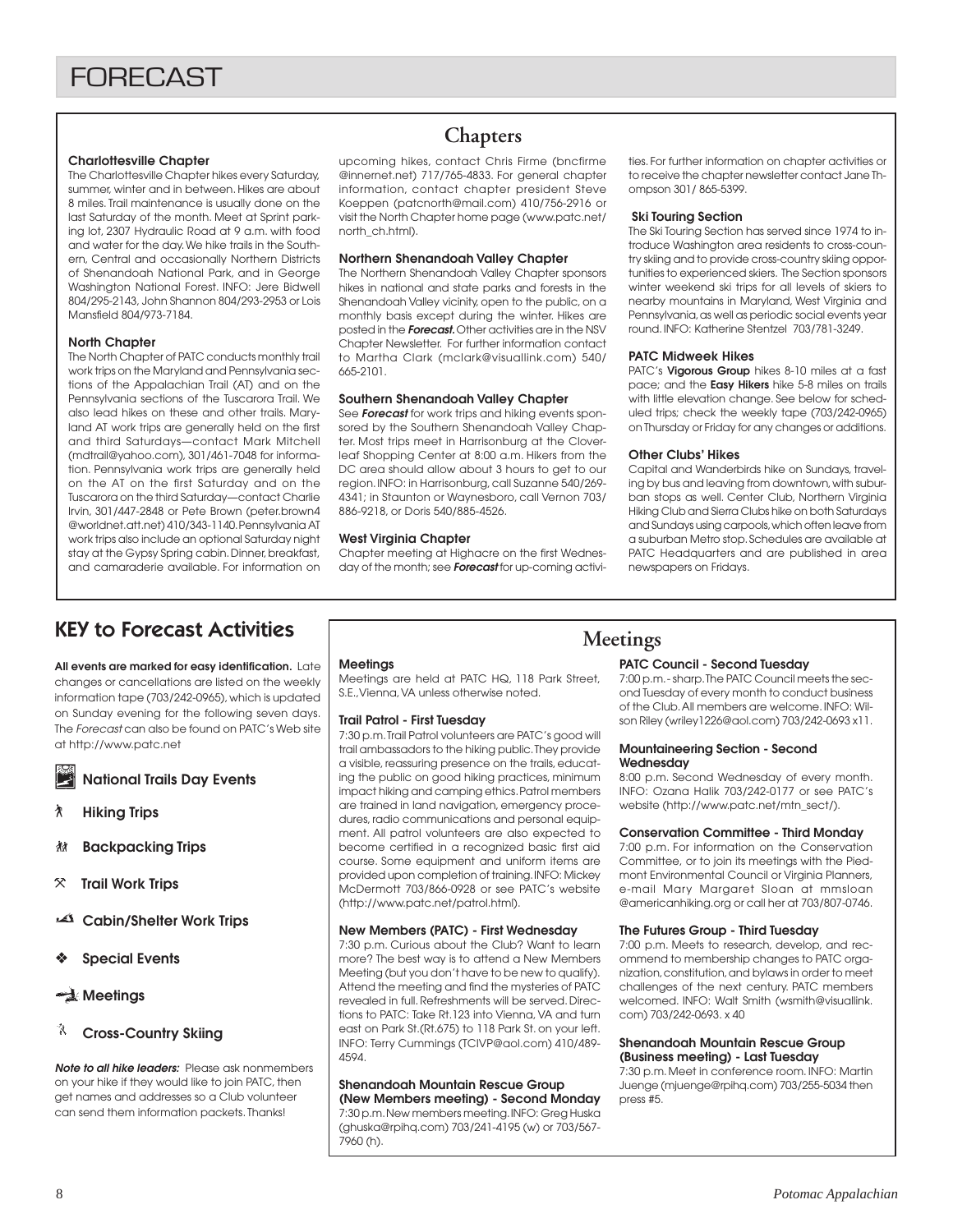

## **September**

#### **1 (Wednesday) DEADLINE - October Potomac Appalachian Headquarters, Vienna, VA**

5:00 p.m. All items for the next issue of the PATC newsletter must be submitted on disk if possible to headquarters, or via e-mail or e-mail attachment to jnsbianca@home.com. Allow one week for postal service delivery.

#### **1 (Wednesday)**

**MEETING - New Members (PATC), 7:30 p.m.**

#### **4 (Saturday)**

#### } **TRAIL WORK TRIP - South Mountaineers Appalachian Trail, MD**

Enjoy giving back to the AT with a convenient work event close to home. The South Mountaineers work just west of Frederick, MD from 9:00 a.m. until afternoon. Bring water, gloves and lunch. INFO: Mark Mitchell (mdtrail@yahoo.com) 301/461-7048.

#### **4 - 5 (Saturday - Sunday) CABIN WORK TRIP - Tulip Tree Cabin Shaver Hollow, VA**

We may be working on the last two 30 logs to go on top of the cabin walls. This will be a major milestone because the next things that will go up are the rafters. With any luck we will have the cabin under cover by the end of the year. Join our outstanding crew in this labor of love. INFO: Charlie Graf 410/757-6053.

#### **4 - 6 (Saturday - Monday) KX BACKPACKING - Laurel Fork Wilderness Monongahela National Forest, WV**

About 18 miles along the Laurel Fork of the Cheat River in the Monongahela National Forest in West Virginia. Limit ten backpackers; car shuttle required. Except for scouting the trailheads, this will be the leaders' first visit to this area, so please bear with him. INFO: Dave Wilcox (davewillcox@worldnet.att.net) 703/212- 0991.

#### **7 (Tuesday) MEETING - Trail Patrol, 7:30 p.m.**

**8 (Wednesday) MEETING - Mountaineering Section, 8:00 p.m.**

#### **8 (Wednesday)** ` **HIKE - Easy Hikers Scott's Run Nature Preserve, VA**

The Easy Hikers will hike 3-4 miles in Scott's Run Nature Preserve. To reach the park, exit the Beltway (I-495) at Georgetown Pike (VA 193) and go west 0.6 miles to Swinks Mill Rd. (on left) and turn right into parking lot. Meet at 10:00 a.m. Bring lunch and water. INFO: Shirley Rettig 703/836-0147.

#### **11 (Saturday)** ` **HIKE - Northern Shenandoah Valley Chapter Central District, Shenandoah National Park, VA**

Tulip Tree Cabin to Stony Man summit. This hike will introduce you to the beauty of Shaver Hollow as we begin from the vicinity of the Tulip Tree Cabin and pass the Lambert's log house. We will continue hiking up into the Park, climbing the Crusher Ridge Trail above the hollow to the Appalachian Trail, and finally reach the beautiful views seen from Stony Man Mountain. In the future, this hike may be enjoyed by many other members, once Tulip Tree Cabin has been finished. The hike is about eight miles in total length with an elevation climb, at a slow pace, from 1,600 feet to 4,011 feet. INFO: Walt Smith (wsmith@visuallink.com) 540/678-0423.

#### **11 (Saturday)** } **TRAIL WORK TRIP - Maryland Metro Cabin John Trail, MD**

Join the Maryland Metrolites for work on the Cabin John Trail. Bring lunch and water. We meet at the Cabin John Park tennis court parking lot just off Democracy Boulevard at 9:00 a.m. INFO: Liles Creighton 410/573-0067.

#### **11 (Saturday)** } **TRAIL WORK TRIP - Massanutten Crew Massanutten Mountain, VA**

On Massanutten Mountain, north half. INFO: Wil Kohlbrenner (wmaxk@shentel.net) 540/477-2971.

#### **11 (Saturday)**

#### } **TRAIL WORK TRIP- Tuscarora South Crew Massanutten Mountain, VA**

Put your mark on the trail! Join us for the fulfilling experience of building your own water bars! Tools and instruction provided; all we need is you! INFO: Rick Rhoades 703/239-0965.

#### **11 (Saturday)** ` **HIKE - West Virginia Chapter Central District, Shenandoah National Park, VA**

A moderately-paced circuit hike of approximately 11 miles over Corbin Mountain, down Indian Run, and back along Nicholson Hollow. Good swimming hole opportunity. Elevation change of 2000+ feet. INFO: Janet Dombrowski 703/243-4232 (before 10 p.m., please).

#### **11 - 12 (Saturday - Sunday)** } **TRAIL WORK TRIP - North Chapter Appalachian Trail, PA**

Meet at US 30 and PA 233 at the parking lot of Caledonia State Park. Departure 9:00 a.m. sharp. Join us for a group dinner and overnight at the Gypsy Spring cabin Saturday and breakfast on Sunday. INFO: Charlie Irvin 301/447-2848.

#### **11 - 12 (Saturday - Sunday) CLASS - Rock Work (ATC) Scott Farm/Mid-Atlantic Training Center, Carlisle, PA**

This ATC rock work session will feature installation of rock waterbars, steps, and cribbing, as well as maintenance of these structures. Instructor - TBA. INFO: John Wright (jwright@atconf.org) 717/258-5771.

## **11 - 12 (Saturday - Sunday)**

} **WORKSHOP - 12th Annual North District Trail Maintenance Workshop**

#### **Mathews Arm Campground, North District, Shenandoah National Park, VA**

See article in August issue PA for details. RSVP/INFO: George Walters (gjwalters@erols.com) 410/426- 2724.

#### **11 - 12 (Saturday - Sunday)** } **TRAIL WORK TRIP - Cadillac Crew Meadows Cabin, Syria, VA**

Join the Cadillac Crew for a weekend work trip at Meadows Cabin. We'll be reopening an overgrown loop trail nearby and making other horticultural and arboricultural improvements on the grounds of the cabin. Overnight at Meadows Cabin. Bring a lunch and water for Saturday noon. Community dinner on Saturday night. Please call by September 3 to let us know if you're participating! INFO: Fran Keenan (frannanc@erols.com) 703/938-3973 or Jon Rindt (jkrindt@erols.com) 540/635-6351.

#### **11 - 12 (Saturday - Sunday)**

#### **CABIN WORK TRIP - Blackburn Trail Center Round Hill, VA**

Well, I guess I spoke too soon when I announced that our "Mystery Trips" were over last month. Mysterious forces intervened and carried us off to another job during August. Now we are back for sure, and we need your help to catch up. Lots of jobs, both inside and out, for skilled and unskilled helpers. Call us now to reserve your place with the Blackburn Crew. INFO: Chris Brunton 703/560-8070 or Bruce Clendaniel 410/ 820-7550.

#### **12 (Sunday)**

#### **CLASS - Basic Rock Scrambling for Hikers Great Falls, VA**

This practical, hands-on half day class will provide hikers the fundamentals of route finding and safe movement over rock hazards and obstacles encountered in alpine and rocky environments. It will include scrambling with the use of hands and feet and elementary climbing techniques. Class at Great Falls Park, VA. Limited to 8 people. INFO: Tony Sanders 202/362-3819.

#### **13 (Monday)**

**MEETING - New members (Shenandoah Mountain Rescue Group), 7:30 p.m.**

## **14 (Tuesday)**

**MEETING - PATC Council, 7:00 p.m. - sharp.**

## **15 (Wednesday)**

#### **CLASS - Basic Climbing (REI/InnerQuest) REI, Baileys Crossroads, VA**

REI and InnerQuest offer Basic Climbing all year. The course covers all the essential skills for top-roped climbing: anchors, harnesses, knots, spotting, belaying, climbing techniques, body position, and balance. Class size is limited to ensure plenty of individual attention. The course fee is \$65.00. Sessions: September 15, 22, and 29. Space is limited, register early! INFO: REI 703/379-9400.

#### **15 (Wednesday)** ` **HIKE - Easy Hikers Washington, DC**

The Easy Hikers will hike 2-3 miles in the National Arboretum. Meet at 10:00 a.m. in parking lot near R Street entrance. Bring lunch. To reach the Arboretum, take New York Ave. to Bladensburg Rd. Turn left if coming from the Beltway or right if coming from DC. After 0.4 miles, turn into R Street and continue to park entrance. INFO: Beth Partridge 202/636-5655.

#### **15 (Wednesday)**

#### **CLASS - "Touring" the C&O Canal Towpath (REI) REI, Baileys Crossroads, VA**

7:30 p.m. Local photographer Ed Neville will take us on an evening's slideshow tour down the Towpath and discuss planning, gear, ways, and means of photography. INFO: REI 703/379-9400.

#### **18 (Saturday) (Rain Date: Sept. 25)** } **TRAIL WORK TRIP - DC Metro Rock Creek Park, Washington, DC**

8:15 - 11:30 a.m. A cooling trend is just around the corner. Help us ready the D.C. trails for scores of fall hikers who hit the trails from their front door steps. Meet at Rock Creek Nature Center. INFO: Mark Anderson 202/ 462-7718 or Ranger Ken Ferebee 202/426-6834 x31.

#### **18 (Saturday)**

#### } **TRAIL WORK TRIP - South Mountaineers Appalachian Trail, MD**

Finally some cooler air! Enjoy the beauty of the Appalachian Trail in Maryland on this work event. Bring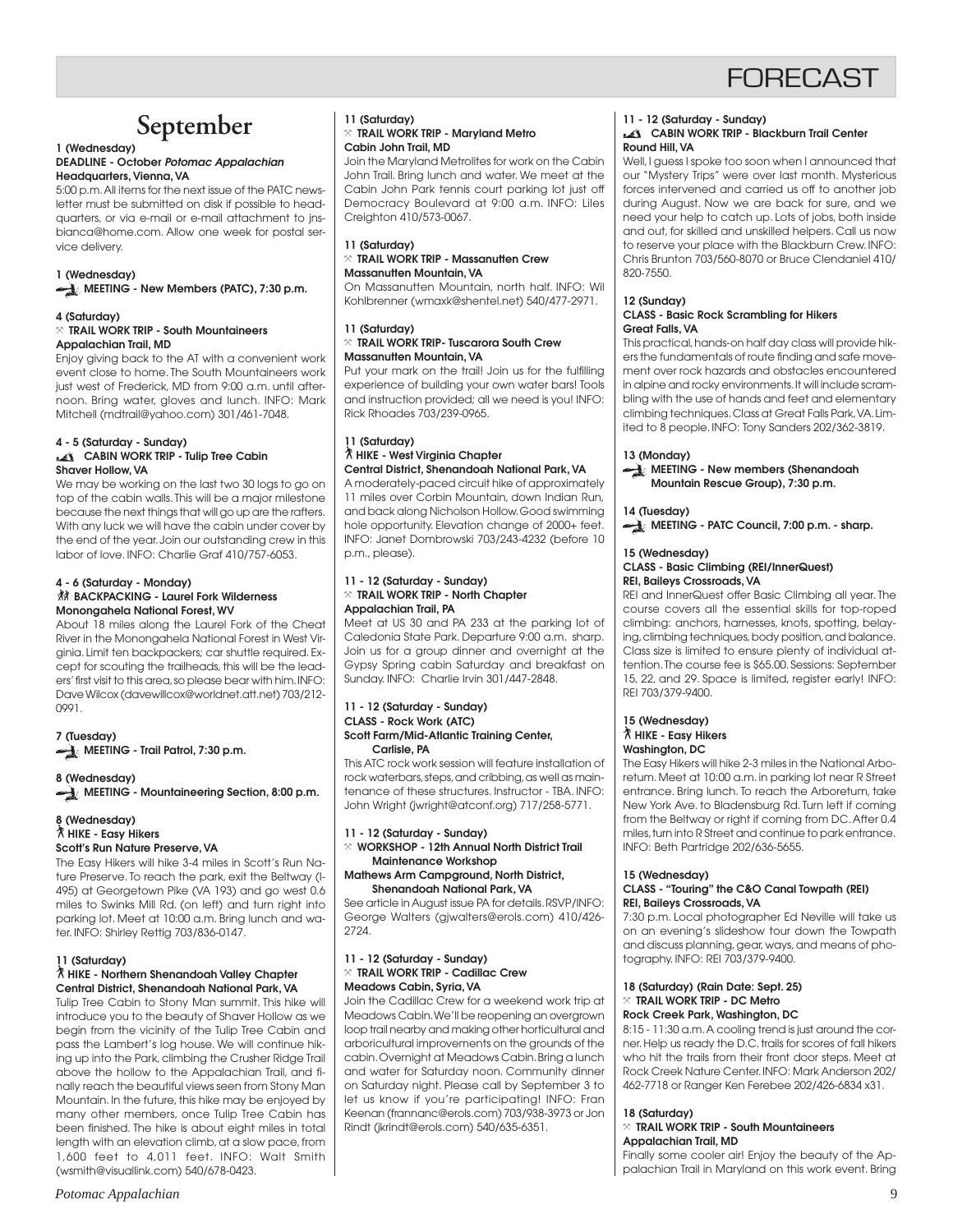## FORECAST

water, lunch and gloves. INFO: Mark Mitchell (mdtrail@yahoo.com) 301/461-7048.

#### **18 (Saturday)** ` **HIKE - Tuscarora Trail Series #17 Maurertown, VA**

A moderately paced 14-mile hike southwest of Front Royal, VA over the Massanutten West section of the Tuscarora Trail between Maurertown and Elizabeth Furnace. Elevation gain is 2,300 feet. A car shuttle is required. PATC map G. Meet at Vienna Metro, Nutley Street North at 7:30 a.m. INFO: Jack Thorsen 703/339- 6716 or William Needham 410/884-9127.

#### **18 (Saturday)** } **TRAIL WORK TRIP - Stonewall Brigade Wardensville, WV**

PATC Map F coordinates (F,9). East side of Great North Mountain, near Wardensville. Join the crew to work on the white blazed trail between Paul Gerhardt Shelter and the fire road. We will drive in to the lower end of the trail from Vances Cove. Not a long walk, but the trail is steep. INFO: Hop Long (theFSLongs @erols.com) 301/942-6177.

#### **18 - 19 (Saturday - Sunday) CLASS - Hike Leader Training Round Hill, VA**

Did you miss the previous hike leader training sessions? If so, it is not too late. The 1999 edition will be conducted at our Blackburn Trail Center. Abbreviated wilderness first aid training, hike planning, hike execution, and introduction to Shenandoah Mountain Rescue Group and Trail Patrol contributions to the hiking experience are on the agenda. Saturday dinner and Sunday breakfast at Blackburn — cost is minimal. All current leaders, anyone contemplating becoming a leader, and the idly curious, are welcome. Reservations/INFO: Tom Johnson (johnts @erols.com) 410/647-8554.

#### **18 - 19 (Saturday - Sunday) CLASS - Wilderness First Aid Arlington, VA**

A program of the Wilderness Safety Council, this sixteen-hour class includes classroom study, hands-on practice, and results in a two-year certification. The cost is \$125. Registration is limited to 25 people. More information and registration at: http://wfa.net. INFO: Christopher Tate 703/836-8905.

#### **18 - 19 (Saturday - Sunday) CABIN WORK TRIP - Tulip Tree Cabin Shaver Hollow, VA**

It is not too late to join the Tulip Tree Cabin Crew in construction of a log cabin using the tools of our forefathers. This cabin is being built from the ground up using the materials and methods used by our pioneer forefathers. We have all the tools and we know how to use them. You will too if you join us for a weekend of working, learning and fun. INFO: Charlie Graf 410/757-6053.

#### **18 - 19 (Saturday - Sunday)** } **Early Appalachian American TRAIL WORK TRIP - North District Hoodlums North District, Shenandoah**

#### **National Park, VA**

Come and help the crew work on the Appalachian Trail in the North District of the Park, working on treadwork and erosion control—rock steps, waterbars, and the like. Tools and guidance will be provided. Bring work gloves, lunch, water, and a smile. Afterwards, we will have a mountaineer's traditional repast in grand fashion at Indian Run Hut with strains of hammered dulcimer around the evening's fire.

Come for the day, stay the evening meal, or spend the entire weekend—plenty of bunk and tent space. The crew meets at 10:00 a.m. at Piney River Ranger Station in the Park. Call for details... or check our web page at http://www.patc.net/ndhoods.html. RSVP/ INFO: George Walters (gjwalters@erols.com) 410/ 426-2724.

#### **18 - 19 (Saturday - Sunday)** ` **HIKE/Camp - Natural History Weekend Pedlar District, GW National Forest, VA**

 Tired of schlepping out to the mountains and back in a day? Wouldn't you rather just sit back after a day's hike, enjoy the evening in the woods, and wake up to another great day of hiking? Join Bob Pickett and friends as we do two popular day hikes and spend the night at the Sherando Lake Campground. Well take a six mile hike through the St. Mary's Wilderness area on Saturday and an eight mile trip on the Appalachian Trail from Crabtree Falls, over Spy Rock, to the Montebello Fish Hatchery on Sunday. Everyone will be responsible for their own meals. A charge for the campsite will be required. RSVP/INFO: Bob Pickett 301/681-1511.

#### **18 -19 (Saturday - Sunday)** } **TRAIL WORK TRIP - Blue and White Crew Central District, Shenandoah National Park, VA**

Join the Blue and White Crew in the high country of the Virginia Blue Ridge, where the heat index never rises above 120F. We'll be continuing to rebuild damaged tread on the AT and Side Trails in the District. Tentative overnight location is the Pinnacles Research Station. Please call at least a week in advance for a bunk/dinner reservation for Saturday night. Day-trippers are also welcome. Updated information (and a Blue and White Crew calendar) is posted at http://sites.netscape.net/kerrysnow/ homepage. INFO: Kerry Snow (kerrysno@sprynet. com) 301/570-0596 or Charles Hillon (hillon@mnsinc. com).

#### **20 (Monday)**

**MEETING - Conservation Committee, 7:00 p.m.** 

**21 (Tuesday) MEETING - The Futures Group, 7:00 p.m.**

#### **21 (Tuesday)** ` **HIKE - Vigorous hikers Carderock, MD**

First fall hike. A fast 10 miles from Carderock Park in Maryland, just outside the Beltway, to Georgetown. Buy lunch at a local takeout and eat it in a canalside park. Then walk back the 10 miles to Carderock. INFO: Cliff Noyes (cliff.noyes@juno.com) 703/451-5181.

#### **22 (Wednesday) CLASS - The New Outdoor Essentials (REI) REI, Baileys Crossroads, VA**

7:30 p.m. This seminar will introduce concepts and principles to plan, prepare, and enjoy our outdoor adventures with greater safety and less risk. Presented by Christopher Tate. INFO: REI 703/379-9400.

#### **23 (Thursday) CLASS - Geology of Massanutten Mountain (REI) REI, College Park, MD**

7:30 p.m. Local earth scientist and photographer Ed Neville will explain the underlying rocks that make the Massanutten what it is. See 9/26 for follow-on hike. INFO: REI 301/982- 9681.

#### **23 - 28 (Thursday - Tuesday)** } **TRAIL WORK TRIP - ATC Mid Atlantic Crew Appalachian Trail, Northern Virginia**

The ATC Mid Atlantic Crew will again be spending five days building rock steps, wqter bars and check dams on a section of the AT in No. Virginia. This year we will be working just below Ravens Rock (see PATC map #7) on a section of eroded trail that was burnt over by a forest fire 3 years ago. This crew can show you how to build a trail that will last for years!! Come for a day or more and learn this all important trail craft from the experts. INFO: Chris Brunton 703/560- 8070.

#### **25 (Saturday)**

#### } **TRAIL WORK TRIP - North Chapter Tuscarora Trail, PA**

For meeting place and other details, call Charlie Irvin, 301/447-2848.

#### **25 (Saturday)**

#### ` **HIKE - Northern Shenandoah Valley Chapter Massanutten Mountain, VA**

Massanutten West Trail. Hike a recently completed section of the Massanutten Mountain West Trail near Edinburg, VA. This trail affords wonderful views of the Shenandoah and Fort Valley, and is a delight to hike. The hike is over rugged terrain, but because of the exceptional trail construction, is not a difficult hike and takes advantage of most of the interesting rock features so common to Massanutten. Come and enjoy the cool, clear air on the first official weekend of fall. Leaders/INFO: Larry & Rita Bradford (bradford@shentel.net) 540/459-3571.

#### **25 - 26 (Saturday - Sunday)** } **TRAIL WORK TRIP - Cadillac Crew Shockeysville, VA**

Shockeys Knob (Brill Cabin), trail construction. Come help us with the Tuscarora North relocation on Shockeys Knob. Overnight at a local cabin. Bring a lunch and water for Saturday noon. Community dinner on Saturday night. Please call by September 19 to let us know if you're participating! INFO: Fran Keenan (frannanc@erols.com) 703/938-3973 or Jon Rindt (jkrindt@erols.com) 540/635-6351.

#### **26 (Sunday) CLASS - Land Navigation (MWROP/Sierra Club) Sperryville, VA**

The first of three days featuring classroom study in the use of topographical maps and compass, with practical hands-on outdoor exercises using basic tools of land navigation. Limited to 25 people. Days 2 and 3 scheduled October 3 and 31. More information and registration at: http://webmentor.com/mwrop/ welcome.html. INFO: Mike Gingerich 703/590-3188.

#### **26 (Saturday)**

#### ` **HIKE - Massanutten Geology Hike (REI) REI, College Park, MD**

A follow-up to the Massanutten Geology program at REI on 9/23. All necessary information will be provided at the program on the 23rd. INFO: REI 301/982-9681.

#### **28 (Tuesday)**

#### **MEETING - Shenandoah Mountain Rescue Group (Business meeting), 7:30 p.m.**

**28 (Tuesday)** ` **HIKE - Vigorous hikers Massanutten Mountain, VA**

Vigorous hike on Massanutten Mt. including the sharp ridge at Buzzard Rocks and Elizabeth Furnace. 17 mile circuit. INFO: Cliff Noyes (cliff.noyes @juno.com) 703/451-5181.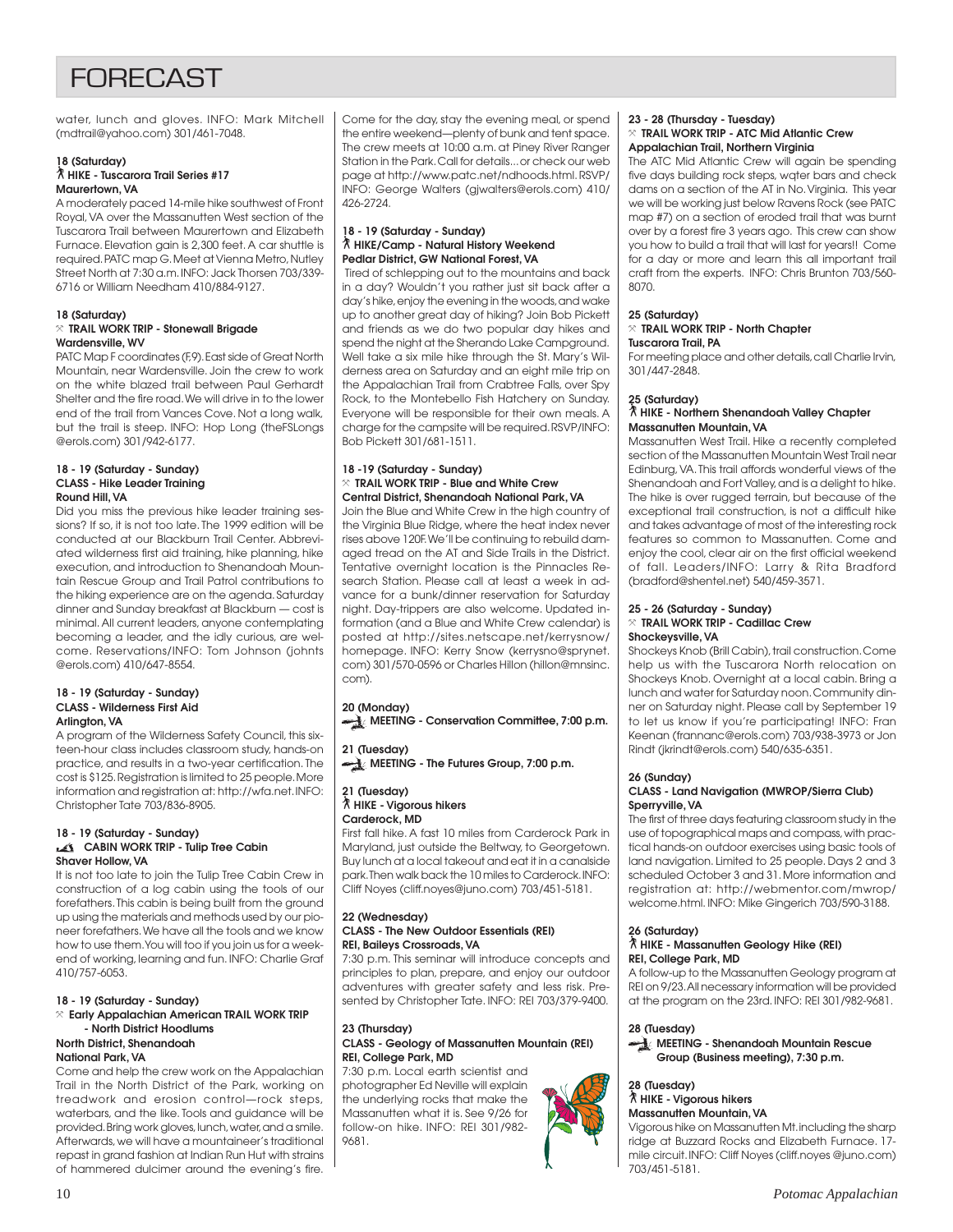## **FORFCAST**

#### **29 (Wednesday)** ` **HIKE - Easy Hikers Huntley Meadows Park, VA**

A two-part hike of 4 to 6 miles, partly on boardwalks over marsh. Binoculars suggested for viewing waterfowl. From Beltway (I-495), Exit 1, take Jefferson Davis Hwy. (US 1) South 3.12 miles to Lockheed Blvd. Turn right and go 3.4 miles to bend in Blvd. Entrance to park is on your left. Parking lot is short distance before excellent Visitor Center where we'll meet at 10 a.m. The additional 2-miler will be from other side of park, at parking lot off South Kings Hwy. just before Telegraph Rd. Bring lunch and water. INFO: Henry Shryock 202/479-4130 or Pauline Le Marie 202/484-2966.

#### **29 (Wednesday) CLASS - The Land Ethic (REI/Wilderness Society) REI, Baileys Crossroads, VA**

7:30 p.m. A presentation by Jerry Greenberg of the Wilderness Society on issues of land use, water allocation, and how to plan our communities in a way that promotes quality of life while preserving the living systems on the land. INFO: REI 703/379-9400.

## **October**

#### **1 (Friday) DEADLINE - November Potomac Appalachian Headquarters, Vienna, VA**

5:00 p.m. All items for the next issue of the PATC newsletter must be submitted on disk if possible to headquarters, or via e-mail or e-mail attachment to jns-bianca@home.com. Allow one week for postal service delivery.

#### **TBA (TBA)**

#### } **TRAIL WORK TRIP - Stonewall Brigade Massanutten Mountain, VA**

Date being decided. PATC Map G coordinates (D,7). Join the crew and MORE bike riders to work with the Massanutten Crew on the Massanutten Mountain West Trail between Powell's Fort Camp and Doll Ridge. We will park nearby and have a short walk to the steep trail. INFO: Hop Long (theFSLongs@erols.com) 301/942-6177.

#### **2 (Saturday)**

#### } **TRAIL WORK TRIP - DC Metro Rock Creek Park, Washington, DC**

8:15-11:30 a.m. This is the final stretch. Only one more month of work trips in Rock Creek Park. Don't miss out. Meet at Rock Creek Nature Center. INFO: Mark Anderson 202/462-7718 or Ranger Ken Ferebee 202/ 426-6834 x31.

#### **2 (Saturday)** } **TRAIL WORK TRIP - Maryland Metro Cabin John Trail, MD**

Join the Maryland Metrolites for work on the Cabin John Trail. Bring lunch and water. We meet at the Cabin John Park tennis court parking lot just off Democracy Boulevard at 9 a.m. INFO: Liles Creighton 410/573-0067.

#### **2 (Saturday)**

#### } **TRAIL WORK TRIP - South Mountaineers Appalachian Trail, MD**

Autumn is here. Enjoy the cooler air and inspiring colors of the leaves on this event. Tread repair or relocation work likely. Expect to get dirty and enjoy that process. INFO: Mark Mitchell (mdtrail@yahoo. com) 301/461-7048.

#### **2 - 3 (Saturday - Sunday) CABIN WORK TRIP - Tulip Tree Cabin Shaver Hollow, VA**

Broad axe, foot adze, draw knife, crosscut saw, half dovetail, hew, birds mouth, half-lap. These are all terms you will become familiar with if you join the Tulip Tree Cabin Crew in constructing a log cabin from the ground up using primitive hand tools. Did you ever consider how convenient it is to be able to go to the lumber yard and buy all of your building material, and then take it home and do your construction with power tools? We have to cut down our own trees and then turn them into building material using axes and broad axes before we can even start to build. Then all of our work is done with primitive hand tools. If you want to get a good appreciation of what our ancestors went through to build their houses or barns join this skilled hard working, fun loving crew. INFO: Charlie Graf 410/757-6053.

#### **2 - 3 (Saturday - Sunday)** } **TRAIL WORK TRIP - North Chapter Appalachian Trail, PA**

Meet at US 30 and PA 233 at the parking lot of Caledonia State Park. Departure 9:00 a.m. sharp. Join us for a group dinner and overnight at the Gypsy Spring cabin Saturday and breakfast on Sunday. INFO: Charlie Irvin 301/447-2848.

#### **3 (Sunday)**

#### **ENS Phillip Cowall Dedication Ceremony**

Please join as we celebrate the recently completed shelter on the Maryland Appalachian Trail. Contact: FrankTurk@aol.com or call 301-249-8243.

**5 (Tuesday) MEETING - Trail Patrol, 7:30 p.m.** 

#### **5 (Tuesday)** ` **HIKE - Vigorous Hikers Bull Run Regional Park, VA**

Brisk 18-mile hike along the Bull Run Trail from Bull Run Park to Fountainhead Park. INFO: Cliff Noyes (cliff.noyes@juno.com) 703/451-5181.

## **6 (Wednesday) MEETING - New Members (PATC), 7:30 p.m.**

#### **9 (Saturday)** } **TRAIL WORK TRIP - Massanutten Crew Massanutten Mountain, VA**

On Massanutten Mountain, north half. INFO: Wil Kohlbrenner (wmaxk@shentel.net) 540/477-2971.

#### **9 - 10 (Saturday - Sunday)** } **TRAIL WORK TRIP - Cadillac Crew**

**Vining Tract, Lydia, VA**

Join the Cadillac Crew for a weekend work trip at Morris Cabin. We'll be clearing the vista and repairing trail tread. Overnight at Morris Cabin. Bring a lunch and water for Saturday noon. Community dinner on Saturday night. Please call by Oct. 2 to let us know if you're participating! INFO: Fran Keenan (frannanc@erols.com) 703/938-3973 or Jon Rindt (jkrindt@erols.com) 540/635-6351.

**11 (Monday) MEETING - New members (Shenandoah Mountain Rescue Group), 7:30 p.m.**

**12 (Tuesday)**

**MEETING - PATC Council, 7:00 p.m. - sharp.** 

#### **12 (Tuesday)** ` **HIKE - Vigorous Hikers Appalachian Trail, VA**

A 22-mile hike along the AT from its crossing of VA Rt. 55 up to its intersection with the Dickey Ridge Trail in SNP, then mostly down paralleling Skyline Drive to the Front Royal Entry Station to the SNP. Bailouts possible along the Drive. INFO: Cliff Noyes (cliff.noyes @juno.com) 703/451-5181.

#### **13 (Wednesday)**

**MEETING - Mountaineering Section, 8:00 p.m.** 

#### **14 (Thursday)**

#### ` **HIKE - Northern Shenandoah Valley Chapter Massanutten North, VA**

If you only take one hike this fall, this should be the hike! This hike contains more views, more rugged trail, and an awesome view into a deep, narrow canyon. This six-mile relay hike will start at Elizabeth Furnace and some of the surrounding ruins that supported the furnace. At the top of the mountain we will proceed north on the East Massanutten Mountain Trail, passing striking views of Fort Valley and the Page Valley with Shenandoah National Park in the background. We will then travel down a steep, rugged trail, past weathered rock outcrops to the spectacular Buzzard Rock. This impressive rock cliff makes up the east rim of the canyon carved through Massanutten by Passage Creek. Finally, we will proceed to an open view of the Northern Shenandoah Valley. From this vantage point it is a short wooded downhill walk to the north terminus of the Massanutten East Trail. Leader/INFO: Lee Sheaffer (thumpers@visuallink.com) 540/662-1524.

#### **16 (Saturday)**

#### } **TRAIL WORK TRIP - North Chapter Tuscarora Trail, PA**

For meeting place and other details, call Charlie Irvin, 301/447-2848.

#### **16 (Saturday)**

#### ` **HIKE - Natural History Hike South District Shenandoah National Park, VA**

Join Bob Pickett on the 7.9-mile Doyles River Trail. This circuit trail takes you along the Jones Run Trail down past the Jones Run waterfall to Doyles River. Then we'll proceed up the Doyles River past several falls and some mature hemlocks. After passing the spring box for the Doyles River cabin (and source of the Doyles River), we'll return to our starting point via the Appalachian Trail. RSVP/INFO: Bob Pickett 301/681-1511.

#### **16 - 17 (Saturday - Sunday) CABIN WORK TRIP - Tulip Tree Cabin Shaver Hollow, VA**

Come out and enjoy the end of the warm Summer weather by contributing to the construction of the first hewed-log cabin ever built by the Potomac Appalachian Trail Club. Some of our old timers built a beautiful round log cabin in Pennsylvania called Michener Cabin, but never have we hewed our logs flat on the inside and outside. Hewing the logs flat adds considerably to the work necessary, but the results are worth the effort. First of all, hewing the logs gives a more pleasing aesthetic appearance because it is more finished-looking and "crisper". In the old days barns and sheds were made of round logs, but houses were almost always made of hewn logs. Secondly, by hewing the logs and chinking properly, the hewn log house is more durable because the water drips off the flat surface of the log instead of running around the curved surface of the log and penetrating the chinking where it can cause rot. If you want to learn more about log cabin building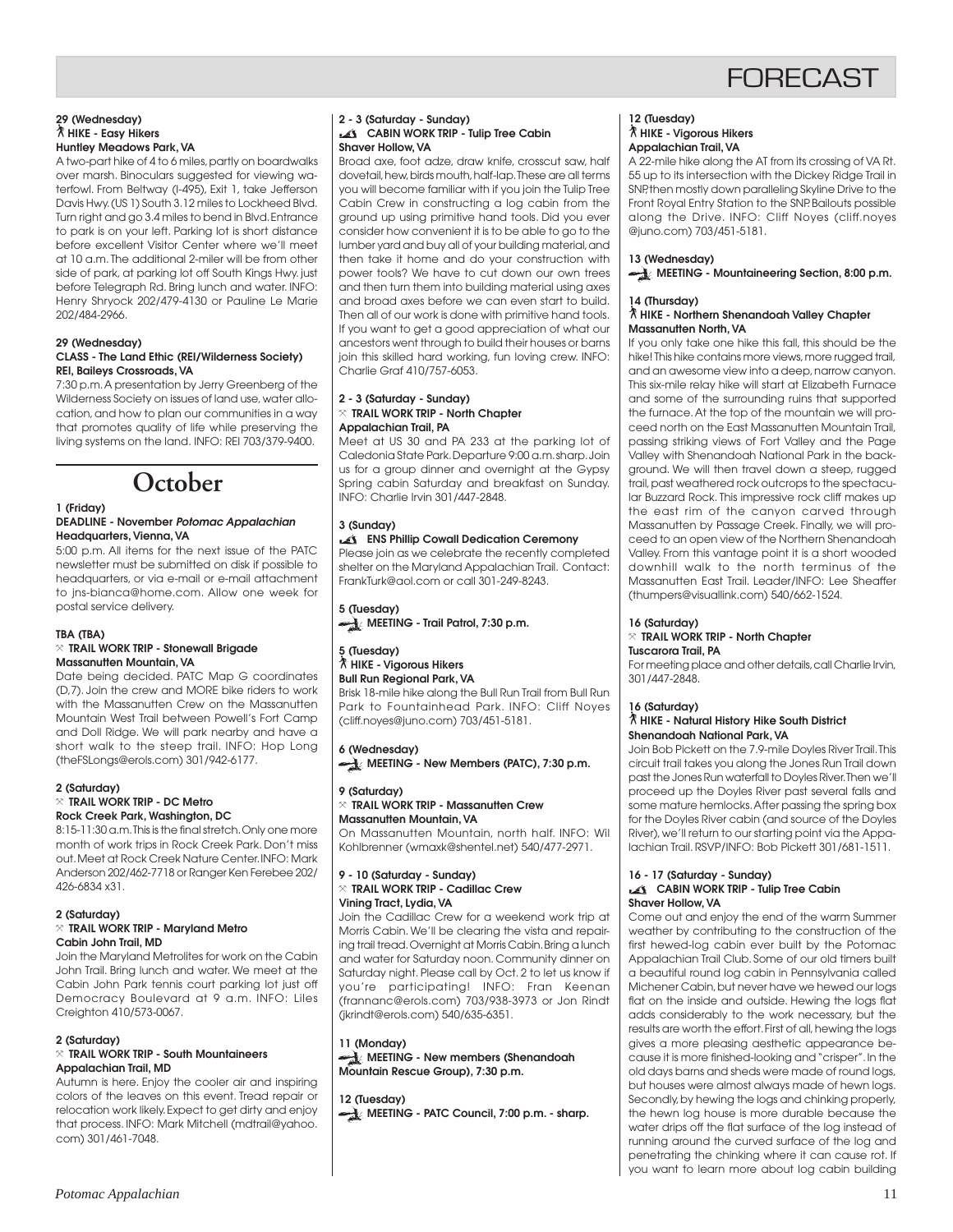## **FORFCAST**

join us this weekend at Tulip Tree Cabin. INFO: Charlie Graf 410/757-6053.

#### **18 (Monday)**

**MEETING - Conservation Committee, 7:00 p.m.**

**19 (Tuesday) MEETING - The Futures Group, 7:00 p.m.** 

#### **19 (Tuesday)** ` **HIKE - Vigorous Hikers Prince William Forest, VA**

A 19-mile circuit hike in Prince William Forest in Northern Virginia, 20 minutes south of the Beltway. INFO: Cliff Noyes (cliff.noyes@juno.com) 703/451-5181.

#### **23 (Saturday)** } **TRAIL WORK TRIP - DC Metro Rock Creek Park, Washington, DC**

8:15-11:30 a.m. The grand finale. What kind of work will we attempt on the last work trip of 1999? You have to come to find out. Remember, we start early and end before lunch, giving you a great start to the fall weekend. Meet at Rock Creek Nature Center. INFO: Mark Anderson 202/462-7718 or Ranger Ken Ferebee 202/426-6834 x31.

#### **23 (Saturday)**

#### } **TRAIL WORK TRIP - South Mountaineers Appalachian Trail, MD**

The beauty of the woods beckons. Enjoy the beautiful colors of autumn and "give back" to the Appalachian Trail. Tread repair or relocation work probable. INFO: Mark Mitchell (mdtrail@yahoo.com) 301/461-7048.

### *Walt's Notes, from page 3*

houses that we own or maintain during the month of October, announcing which ones I think are the best from a user standpoint, and in April I plan to visit, for the same purpose, all thirty-three shelters and maintenance huts for which we are responsible. I plan to discuss my observations with the cabin overseers during a meeting we are planning to have in December at Highacre, that marvelous Victorian house overlooking the Shenandoah and Potomac Rivers in Harpers Ferry. I look forward to meeting with the overseers and listening to their views on the state of our cabin operations.

## **Council Deliberations**

The Council has in recent months discussed the status of current cabin and shelter maintenance and the need for additional structures in the future, as resources become available. There is general agreement that there is a need for more facilities along the Tuscarora Trail, and the old Hemlock Shelter may be moved and reconditioned for this purpose once it is available. Council is also considering a major renovation of the Headquarters building in Vienna, VA, based upon plans developed by PATC member Bruce A.

#### **23 (Saturday)**

#### ` **Meditation HIKE - Northern Shenandoah Valley Chapter**

#### **North District, Shenandoah National Park, VA**

From the vicinity of Chester Gap, experience a meditative hike (approx. four miles) to Fort Windam Rocks and Possum Rest Overlook, with an elevation change of 400'. This hike will include periods of silent walking meditation, as well as other methods for reducing stress and enhancing awareness. Enjoy the sights and sounds of nature, and, hopefully, an inner sense of quiet and contemplation as we hike through mature woods and enjoy the autumn views overlooking the valley. INFO: J R Strother 540/678-0423.

#### **23 - 24 (Saturday - Sunday)** } **TRAIL WORK TRIP - Cadillac Crew Vining Tract, Lydia, VA**

Join the Cadillac Crew for a weekend work trip at Muttontop Cabin. We'll be working on the grounds of the cabin. Overnight at Muttontop Cabin. Bring a lunch and water for Saturday noon. Community dinner on Saturday night. Please call by Oct. 15 to let us know if you're participating! INFO: Fran Keenan (frannanc@erols.com) 703/938-3973 or Jon Rindt (jkrindt@erols.com) 540/635-6351.

#### **26 (Tuesday) MEETING - Shenandoah Mountain Rescue Group**

(Business meeting), 7:30 p.m.



Berberick, Partner of Laughing Dog Studio, Charlotte, N.C. We greatly appreciate the time Bruce has spent driving here from North Carolina and donating his architectural services so that we might make much better use of the building, especially the second floor. Council will also have an opportunity to see PATC property first hand, as we continue to have some meetings outside the beltway. The planning session we had in December for the 1999 work objectives was held at Highacre; in October we will have our Year 2000 Planning Workshop at the Blackburn Trail Center. We are also anticipating having an occasional monthly meeting in different parts of our operational area: a visit is contemplated next year to the Vining Tract, located off US 30 near Swift Run Gap.

## **What Part Do You Play?**

For those members who are not overseers or sit on Council, we are interested in your viewpoint. If you use the cabins or shelters then you may of course write your comments concerning your stay in the logbook. I read a few pages of logbooks when I make visits and gain valuable information from the experiences of those who spend the night. I also encourage you to mail your thoughts to PATC Head-

#### **30 (Saturday)** } **TRAIL WORK TRIP - North Chapter**

## **Appalachian or Tuscarora Trail, PA**

Location to be determined sometime in October. For meeting place and other details, call Charlie Irvin, 301/447-2848.

#### **30 (Saturday)**

#### **CLASS - C&O Canal Photography (REI) REI, Baileys Crossroads, VA**

8:30 a.m.- 3:00 p.m. Local photographer Ed Neville will present a hands-on, participation-intensive class on outdoor landscape and historical structures photography. Print film, class materials and development services will be provided. Transportation from one objective to the next will be via bicycles on the Towpath. Fee is \$75.00. Registration and INFO: REI 703/ 379-9400.

#### **30 - 31 (Saturday - Sunday) CABIN WORK TRIP - Tulip Tree Cabin Shaver Hollow, VA**

The weather may be cool now, and we are probably past the peak Fall color, but the woods in Shaver Hollow are beautiful and peaceful. We won't disturb that peace and quiet with the raucous roar of chainsaws or motor generators. We work the old fashioned way, with primitive hand tools. Our work weekend will not contribute to your continued hearing loss from exposure to excessive noise. Preserve your hearing and join us at Tulip Tree Cabin building this one-of-a-kind log cabin. There is an additional benefit of copious aerobic exercise. INFO: Charlie Graf 410/757-6053.

quarters or contact the appropriate committee chair if you have ideas or suggestions concerning the use or maintenance of PATC properties. Among the topics I wish to discuss with cabin overseers in December are: what instructions should PATC be forwarding to renters of our cabins, what should a user expect when they arrive and use a cabin? Also, what should our standards be concerning the level of maintenance expected of an overseer? Not that I think all rentals should be treated the same. Certainly there is a difference between a primitive cabin with no electricity and a restored house with all the amenities of home. However, I believe that it will be useful to come to an understanding of what kind of experience a person should have when they spend a relaxing weekend near one of the trailheads. I invite you, the user, to participate in this process and send in your comments.

I invite all PATCers to take the time and make the effort to recognize the stewardship of the past by being good stewards of our facilities in the future. Let us all do our part. ❑

See you on the trail,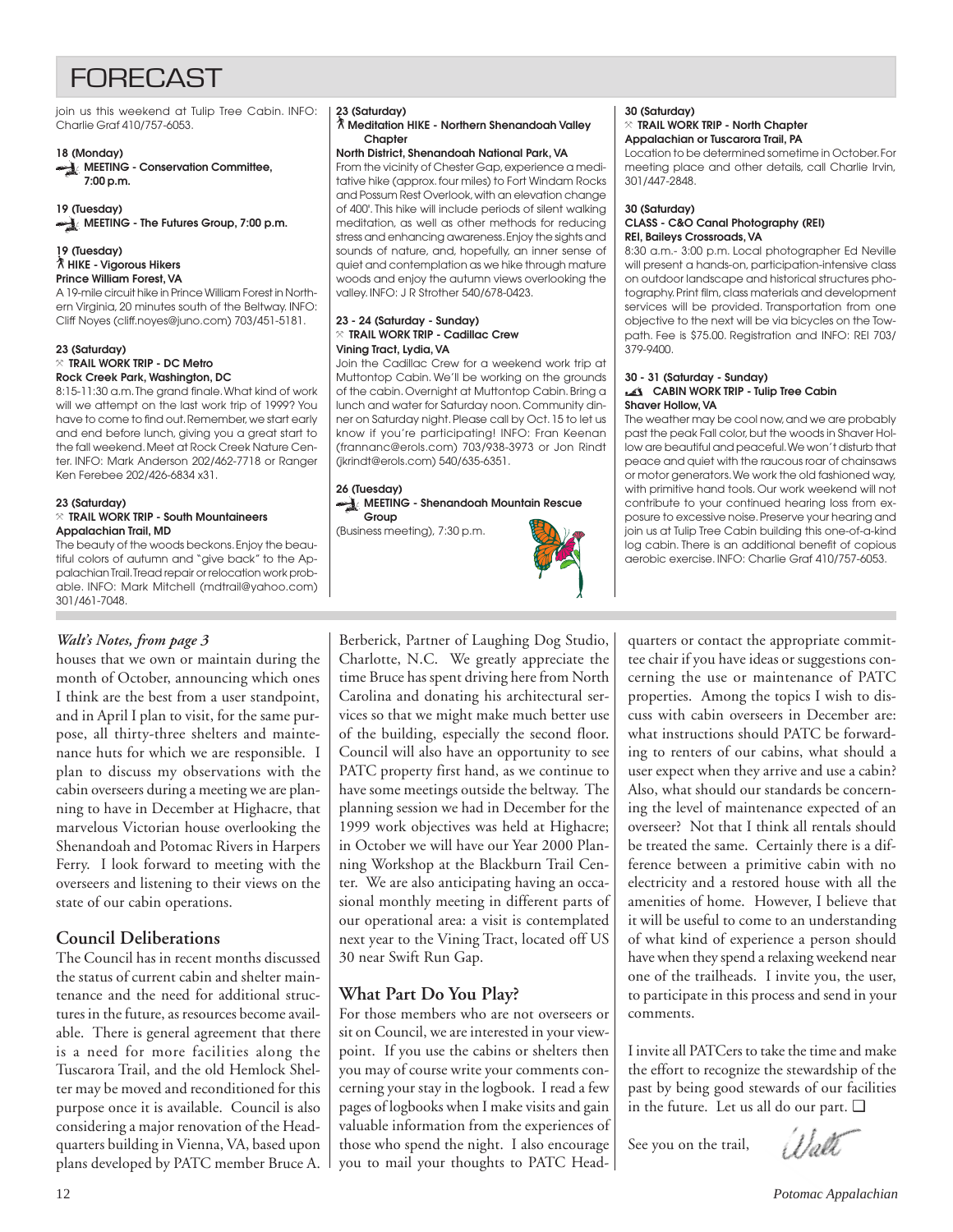### *Rock Creek, from page 1*

yard and at tennis facilities located near 16th street. Opponents charge the towers are unsightly and unnecessary because Bell Atlantic could place the towers elsewhere outside the park (on apartment buildings, for instance). The towers also don't cover other cellular providers who may want to place similar structures in the park.

The safety issue is a standard line used by cellular companies, who have a significant advertising campaign touting cell phones as a life-saving tool. In Rock Creek Park, however, almost all of the crime cited in statistics by Daschle and Bell Atlantic occurred on the southern-most section of the park, far away from the towers, and in areas with decent cellular service. Instead, the cellular towers are most likely to boost cellular service for commuters from upper D.C. and Maryland who use the park's roads and have trouble keeping conversations going in the northern reaches of the park. Here, the park is wide, less crowded, and a safe place to hike, run, bike, horseback ride, or picnic.

Perhaps the most interesting facet of this fight for those concerned about the impact of cellular towers is that cellular companies don't need 100 foot and higher towers in the park to improve service for customers. Smaller units could be placed on buildings and along the roadways on lighting and other structures. This approach is much more expensive, and cellular companies are interested in setting precedents that help lower the costs of expansion as they attempt to fill in service gaps.

The urban nature of this fight shouldn't detract from the possible implications it could have in more remote settings as cellular companies continue to expand. Stay tuned, and voice your opinion to the Park Service and members of Congress. ❑

> *—Mark Anderson (District Manager for DC Metro Trails)*

## **Obituary**

Judy Johnson died July 28th after a brief illness. A PATC member since 1985, Judy served as Club Treasurer and, along with her husband Howard, was an active member of the Cabins Committee at the Vining Tract and the Schairer Trail Center. Her financial skills and avid interests contributed significantly in areas such as Wider Opportunities for Women (WOW), Earthshare, and projects for land protection.

## **SMRG and Trail Patrol: Working Together at the Dogwood**

This year's 14th Annual Dogwood 50 K Hike on April 24, 1999 was, according to most reports, another resounding success. That could not have happened without a great deal of support behind the scenes. From registering participants to preparing food to clearing the trail, many PATC members pitched in to support the overall effort. But, for two groups supporting the event, the common thought was most likely, "I hope no one needs us this weekend." This thought did not come from laziness or fear but from the nature of their jobs: to help out hikers in distress.

The Trail Patrol (a standing committee within PATC) and the Shenandoah Mountain Rescue Group, or SMRG (the rescue section of PATC), are two groups with different yet complementary missions. For Trail Patrol, the main task is to help out hikers, pass along leave-no-trace guidelines, and generally act as guardian angels for hikers they meet during the course of the day. SMRG's daily mission is to be ready to search for and rescue lost persons in any rural or wilderness environment.

At the Dogwood, the groups' tasks would mirror their core missions. Trail Patrol provided sweep teams to check the route of the hike for participants in distress, while SMRG provided medical support and an evacuation capability if needed. The coordination and integration of activities between these two groups was a challenge, but both groups rose to the occasion.

## **Training For Success**

The 1999 Dogwood was not the first time SMRG and Trail Patrol have worked together, but it was probably their best interaction to date. Back in March, SMRG and Trail Patrol planners decided it was a good idea to do some combined training before the actual event. Two training topics were highlighted as critical during the event: land navigation and potential medical problems. In late March, members of Trail Patrol and SMRG gathered in George Washington National Forest to do a survey of the entire course. Before the teams took up their assigned sweeps, SMRG members gave a class on land navigation and use of the map grid system used by SMRG's umbrella organization, the Appalachian Search and Rescue Conference. The use of this system would allow Trail Patrol and SMRG teams to pinpoint their location on a map using a series of coordinates. In the event of an emergency, exact locations would be critical to determine routes for evacuation teams.

Another training event was held in early April at PATC headquarters. The first hour of the regularly scheduled Trail Patrol meeting was transformed into a joint Trail Patrol-SMRG medical training session. It began with a discussion of medical injuries that have traditionally occurred at the Dogwood. This was based on the experiences of many SMRG and Trail Patrol members who had supported prior events and treated participants. In addition, members discussed the proper protocols for treating some of the most common injuries associated with this event, from blisters and abrasions to dehydration. Finally, there was an overview of the support that these two groups would provide and a discussion of how the missions would complement each other on the trail.

## **Dogwood Day**

In order to communicate across the relatively large area of the Dogwood event, SMRG communications personnel set up a series of relays at various locations around the course. These were in place and working by Friday evening, despite a punishing thunderstorm that threatened to tear down both tents and radio antennae. On the day of the event, SMRG had established a command post adjacent to the main pavilion being used by PATC as the overall control point for the Dogwood. The command post was used as a joint headquarters for SMRG and Trail Patrol, allowing planners to track the movement of personnel around the course.

Trail Patrol led five sweep teams to cover the entire course throughout the day. These teams consisted primarily of Trail Patrol members but were augmented by SMRG personnel to provide additional medical support. Sweep teams were in constant communication with the command post to relay their progress and provide information on any participants who needed assistance. In addition, SMRG personnel were positioned at pre-designated checkpoints to offer medical assistance to any hiker. SMRG also provided roving evacuation teams whose mission was to carry out any hikers who were unable to continue on their

*See Dogwood, page 14*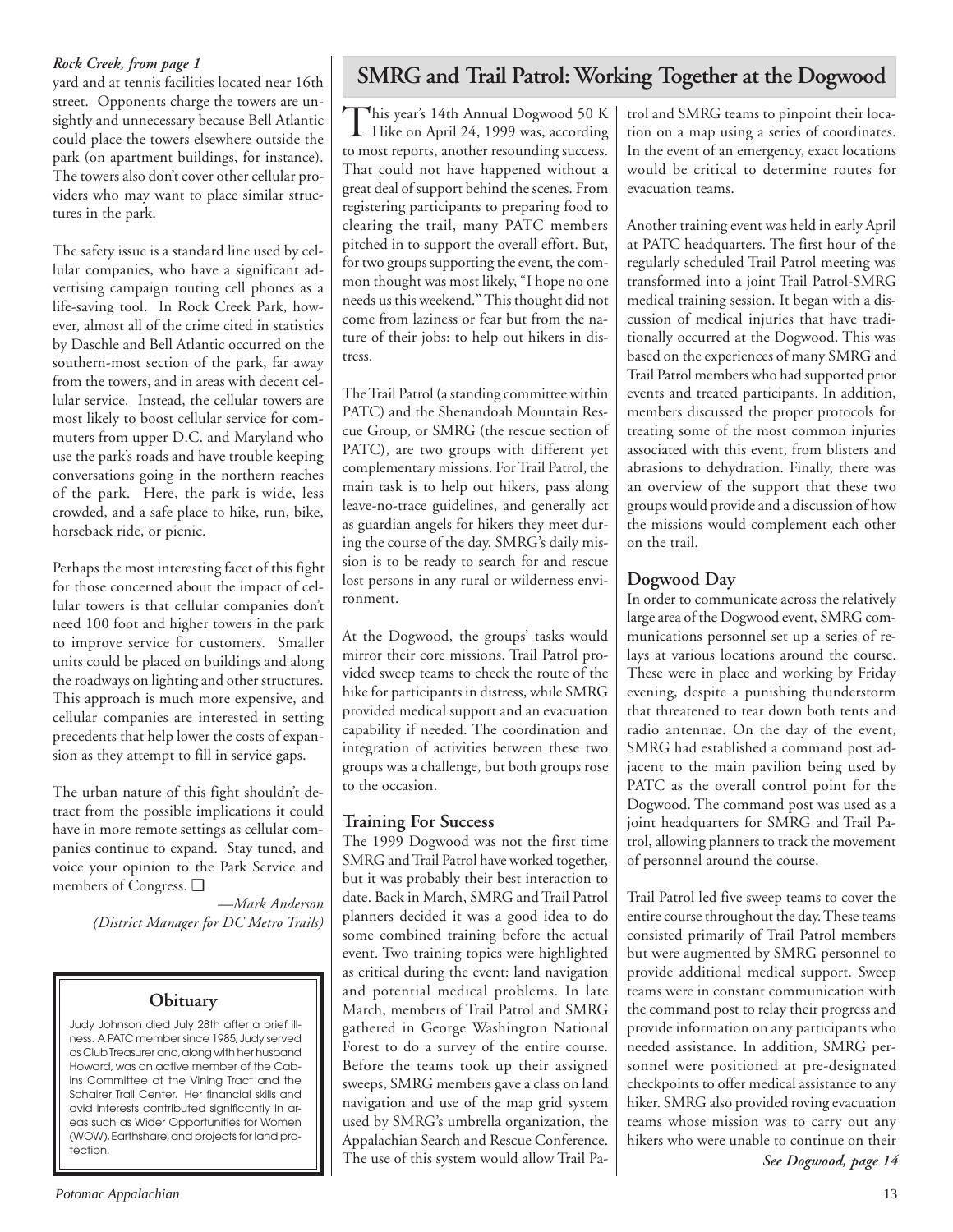| Dogwood, from page13<br>own. Luckily, these evacuation teams didn't<br>have to be called into service.                                                                                                                                      | Dogwood event to determine areas that could<br>be improved for the Dogwood 2000. Once<br>completed, the two organizations will come<br>together to review these reports and work on                                                | If you would like any additional information<br>on these two groups, please contact: Trail Pa-<br>trol-Mickey McDermott, 703/866-0928,<br>fax 703/284-0968, or e-mail jtmcd@erols. |
|---------------------------------------------------------------------------------------------------------------------------------------------------------------------------------------------------------------------------------------------|------------------------------------------------------------------------------------------------------------------------------------------------------------------------------------------------------------------------------------|------------------------------------------------------------------------------------------------------------------------------------------------------------------------------------|
| In the future, Trail Patrol and SMRG plan to<br>work together on other activities, including<br>some joint training opportunities beneficial<br>to both groups. Each organization is work-<br>ing on an internal after-action review of the | common areas of cooperation for future<br>events. In the meantime, both groups will<br>continue to fulfill their individual missions<br>supporting the outdoor community in the<br>local area.<br>-Martin Juenge and Kumait Jawdat | com. Shenandoah Mountain Rescue<br>Group-Greg Huska, 703/255-5034, mail-<br>box 5, or e-mail ghuska@rpihq.com. $\Box$                                                              |

## **Donations**

ur heartfelt THANK YOU to those members who have given additional donations with their dues renewal fee and from the goodness of their heart to the individual funds listed below.

Our mission of protecting the Appalachian National Scenic Trail and side trails throughout Virginia, West Virginia, Maryland, and Pennsylvania is assured through generous donations from you. It also helps greatly to ensure that these protected trail lands can be enjoyed by future generations.

## **Donations received in July**

Funds: G - General; T - Trail Lands; S/C - Shelters, Cabins, Cabin Lands; HQ - Headquarters Capital Repair; E -Endowment

| <b>Todd Angerhofer</b> | G   | Charles and Elisabeth King           |     | Jeanne O'Neill and Robert Parker | S/C    |
|------------------------|-----|--------------------------------------|-----|----------------------------------|--------|
| Robert and Lauren Dern |     | Elizabeth H. Macdonald               |     | <b>Richard W. Redick</b>         |        |
| Albert and Venus Fleig |     | (in memory of William R. Macdonald T |     | Raul Sanguinetti                 | G: S/C |
| Carol and Oliver Flint |     | Walter C. McNamee                    | S/C | <b>Rutledge Vining</b>           | S/C    |
| Dudley B. Gaines       |     | Diana Menefee                        |     | David Zimand                     | G      |
| Forden M. Hughes       | S/C | <b>Bruce S. Nierwienski</b>          |     |                                  |        |
|                        |     |                                      |     |                                  |        |

We are grateful for the following people who gave generously to the Trail Land Acquisition Fund in response to President Walt Smith's article in the July issue of the *Potomac Appalachian* and his call for help to preserve our trails: John and Kimberly Longstreet, Nicholas Dunten (in memory of Sam Moore), Maureen I. Harris, Albert and Anita Brauer, B. E. Layton, John and Lorraine Wilber, Fred and Margaret Karsten, Glen C. Skaggs (in memory of Sam Moore), Dave and Dorothy Bates, Lester and Edith Bates.

Congratulations and a hearty thanks to our new Life Member, Timothy Wyant. Timothy sent in his dues of \$500 to upgrade his membership to Life Member on July 8, 1999. There are approximately 424 Life Members currently in PATC.

A brief note about DUES RENEWAL NOTICES. The expiration date on your membership card reflects the month in which I generate the dues notices. Your membership will not expire exactly on the date shown, but it will shortly thereafter if the dues notice remains unpaid after that month. I normally generate the dues notices sometime after the 10th of the month, so please be patient if you think your membership has passed the expiration date. If it passes a couple of months, then please contact me as there is a problem we need to correct.

*–Pat Fankhauser, Membership Coordinator*

## **PATC Provides Free Trekking Poles and Training**

The August issue of the *PA* carried an article on trekking poles and their advantages: a shift of the hiking effort to upper body muscles, adjustable length for ascending, descending, and traversing, a balancing aid when footing is precarious, etc.

The article failed to point out that the Club loans out trekking poles—FREE OF CHARGE! And provides FREE training in use of the pole.

The Club's poles require no length adjustment. A simple shift of your hand along the pole suffices to shorten or lengthen the distance from ground to hand. This gives instant adaptability to varying terrain. During those tiresome traverses of steep slopes, the left and right hands merely slide to the most comfortable position.

### **Variety**

Various poles are available and are described below.

A very sturdy six-foot pole, with a sharp end and a blunt end. You can plant the sharp end between rocks when making a difficult descent of a block field. The blunt end has a round mushroom shape, which can be used to tamp the holes in the tread that are left by the pointy carbide tips of ordinary trekking poles. Ask for a digging iron.

A five-foot pole, also with a sharp end and a blunt end. This comes in wood and fiberglass. Again, either end can be planted in the ground. The sharp end has an all-metal scoop—very handy on those occasional trips

into the bushes when you need a "cat-hole." Ask for a shovel.

A five-foot wooden pole, with a metal attachment at one end. The attachment is a sturdy metal bar mounted crosswise to the pole—the bar has four large teeth. This pole outperforms all ordinary trekking poles, since the toothed bar can be hooked behind an object that is uptrail from the hiker, and the body can be pulled upward. This provides a more thorough workout of upper body muscles during steep ascents. Ask for a firerake. Those of Scottish descent should check out a specialized version called a McLeod.

Other, less versatile poles are available. These *See Trekking Poles, page 16*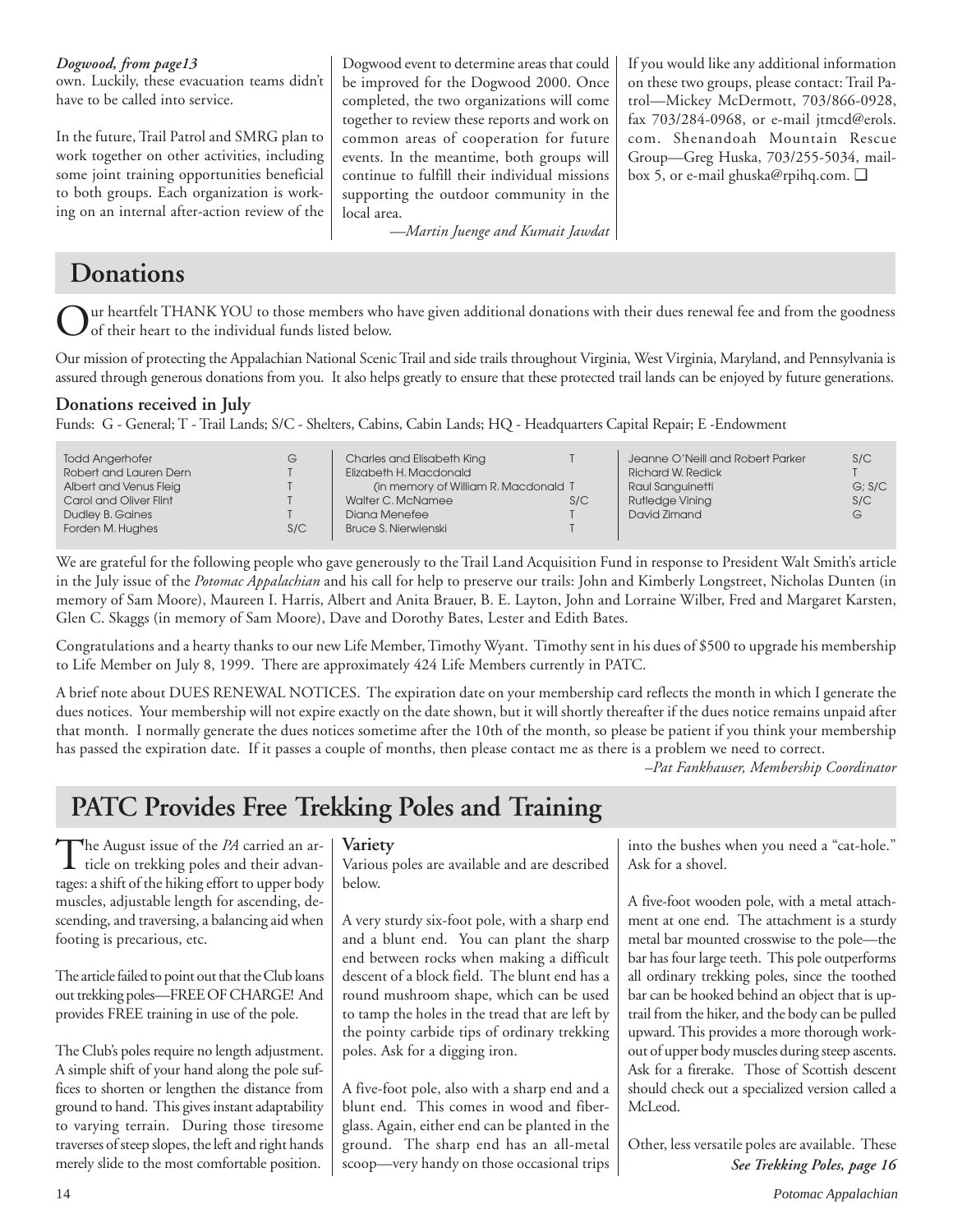## **NOTICES NOTICES**

## **NEW NOTICES**

**NEEDED: Volunteer Coordinator—**a Club member to coordinate volunteer opportunities and place volunteers in jobs. There is currently no placement system to match volunteers with open tasks; you can devise and implement one. No experience needed, just a general understanding of Club activities and a willingness to work. Most work will take place at the headquarters in Vienna. Call Tom Johnson, vice president for volunteerism, at 410/ 647-8554, or e-mail him at johnts@erols.com.

**FREE FIREWOOD!** —Available at Highacre. Anyone willing to come and haul any or all of the cut wood from the grounds around the house can have it for free. Necessary to let me know one week ahead of time. Call Pat Fankhauser, 703/242-0693, Ext. 17.

**CHAIR, LAND MANAGEMENT COMMITTEE** needed to oversee administration, use, and maintenance of PATC-owned property. In coordination with other committees, recommends to Executive Committee and Council land management policy and appointment of Tract Management Committee Chairs; supervises development of Tract Management Plans; Member of Council. Send resume to Walt Smith, President, Hq, Vienna, or e-mail wsmith@visuallink.com

**MEMBER OF THE ENDOWMENT FUND** needed to assist with six other members, meeting bi-monthly, in managing the Club's \$3 million endowment that provides support for the Club's programs in perpetuity. Appointed by the President and approved by Council. Seeking member with strong financial and/or banking experience who will assist in making decisions affecting the Club's securities. Send resume to Walt Smith, President, Hq, Vienna, or email wsmith@visuallink.com

**VOLUNTEER OPPORTUNITIES DISCOUNTS FOR HIKE LEADERS.** The PATC hikes committee will offer a \$60 discount (or 50% of the tuition, whichever is smaller) on Club-approved wilderness first aid or other applicable training courses to any leader who agrees to lead at least three official Club hikes in the 12 months that follow the training course. So if you have heard about a really terrific training course that might be of benefit to a hike leader, but hesitated to take it because of the cost, this offer might be right down your alley. For details, contact Tom Johnson at 410/ 647-8554, johnst@erols.com.

**BEARS DEN HOSTEL,** owned and operated by the Appalachian Trail Conference, is looking for groups or individuals to help with general maintenance of the facility and grounds, in exchange for one night's free lodging. Bears Den is a stone lodge located 250 yards from the AT in Bluemont, Virginia. INFO: Melody Blaney or Patti Landovek, 540/554-9808

FIELD CHECKERS NEEDED to hike trails while proofing copy for the Fifteenth Edition of Appalachian Trail Guide to Maryland and Northern Virginia (AT Guidebook #6). Book covers AT and side trails in MD, Harpers Ferry, Northern VA and WV. Field checkers need only hike as many trails as they like; spend an afternoon or several weekends. If necessary, field checkers may also assist the Editor/Writer in completing portions of the book. Contact Aaron Watkins (awatkins@rcn.com) 410/740-7082.

**EDITOR/WRITER NEEDED** to revise second edition of Hikes in Western Maryland. This is a long-term project that can easily be worked around your schedule. Editor will revise trail descriptions and text in previous edition, verifying information with rangers and with assistance from Publications Chair and Maps Chair. Contact Aaron Watkins (awatkins@rcn.com) 410/740-7082.

**FIELD CHECKERS NEEDED** to hike trails and proof copy for Second Edition of Guide to Massanutten Mountain. The Editor/Writer is currently revising the text. Field checker(s) will hike trails to proof copy for new edition. Field checkers need only hike as many trails as they like; spend an afternoon or several weekends. Contact Aaron Watkins (awatkins @rcn.com) 410/740- 7082.

**EDITOR/WRITER NEEDED** to revise Fifteenth Edition of Appalachian Trail Guide to Maryland and Northern Virginia (AT Guidebook #6). Book covers AT and side trails in MD, Harpers Ferry, Northern VA and WV. Editor will revise trail descriptions and text in previous edition, verifying information with rangers and with assistance and guidance from Publications Chair and Maps Chair. Great summer project. Contact Aaron Watkins (awatkins@rcn.com) 410/740-7082.

**THE SALES OFFICE** is looking for volunteers interested in working from 12:00 until 2:00 on Thursdays and/or Fridays. If interested, please contact the Sales Coordinator, Maureen Estes, by either calling headquarters at 703/242/0693, ext. 19, or by e-mail at patcsales@erols.com.

**HIKE LEADER TRAINING ON TAP.** Did you miss the previous hike leader training sessions? If so, it is not too late. The 1999 edition will be conducted Saturday, Sept 18, and Sunday, Sept 19, at Blackburn Trail Center in Virginia. Abbreviated wilderness first aid training, hike planning, hike execution, and introduction to Shenandoah Mountain Rescue Group and Trail Patrol contributions to the hiking experience are on the agenda. Saturday dinner and Sunday breakfast at Blackburn - cost, minimal. All current leaders, anyone contemplating becoming a leader, and the idly curious, are welcome. Contact Tom Johnson, 410/ 647-8554; johnts@erols.com, to reserve your place.

**NOT INTERESTED IN WORKING OUTDOORS?** PATC has a continuous need for Headquarters Volunteers willing to help out with a variety of tasks — from manning the sales desk in the evening, to providing typing or office support. It takes a lot more than trail workers to keep the Club going! INFO: Wilson Riley (wriley1226@aol.com) 703/242-0693, Ext. 11.

**PATC OVERSEERS** get BIG discounts from the following merchants who support our volunteer programs: -Blue Ridge Mountain Sports (Charlottesville/ Tidewa-ter)-20% -Hudson Trail Outfitters (DC Metro Region) 15% -The Trailhouse (Frederick, MD) 15% -Casual Adventures (Arlington, VA) 10% -Campmor (Mail Order via PATC HQ) 10% Check the back page of the PA for the latest trail, cabin, and shelter overseer opportunities. And all PATC members receive a 10% discount from Blue Ridge Mountain Sports. Be sure to have your membership ID or overseer ID ready when you shop.

**SHENANDOAH MOUNTAIN RESCUE GROUP** (SMRG) is seeking people interested in wilderness search and rescue. New member orientation meetings are held every month at PATC headquarters. NO EXPERIENCE IS NECESSARY. INFO: Martin Juenge 703/255-5034, then press #5.

**TOOL ROOM VOLUNTEERS NEEDED** to help sharpen and maintain tools at PATC Headquarters. INFO: Pete Gatie 703/242-0693 x13.

## **HIKING VACATIONS**

**COSTA RICA?** PATC members Tom and Steve Johnson (Los Dos Hermanos) will be leading another trip to the fabled land of jungles and volcanoes in February 2000 (theY2K Trip). A few spots still remain for this limited-edition boutique tour, but call soon for info/reservations - locally, Tom at 410/647- 8554 (johnts@erols.com) and distantly Steve at SJohnson151@compuserve.com or johnsos@ clemson.edu.

**HIKE THE ARCHAEOLOGICAL TREASURES** of Turkey's Aegean and Mediterranean Coastline with AMC group April 23-May 11, 2000. For prospectus, send self-addressed, stamped envelope to trip leader and long-time PATC member, Donald Erbe, 129 Main St (B-11), Cornwall, NY, 12518 (fax 914-534- 2368).

**DISCOVER THE LAKE DISTRICT IN ENGLAND.** An invitation to fellow PATC members. Come and enjoy a leisurely guided hiking and sightseeing holiday in this beautiful corner of England. It is an area of outstanding natural beauty—land of Wordsworth, lakes and mountains. For more details contact Derek Teasdale on DTeasdale1@aol. com or write to 25 Queens Drive, Whitley Bay, NE26 2JU, England (tel 0191-2520752) Call John Mason at 703/ 450-5009 for local reference.

### **MISCELLANEOUS**

**FOLDING KAYAK FOR SALE.** Folbot w/sail rig and conversion for one or two paddlers. Excellent condition. Sacrifice \$500. Dave Pugh at pughdave @hotmail. com or 703-319-8937.

**THE PATC WEBMASTER MAINTAINS A SPECIAL "MEMBER'S ONLY" E-MAIL LIST.** The list is used to distribute special information of interest to the PATC membership, special volunteer opportunties that miss the regular issues of the Potomac Appalachian, and other items of note. If you'd like to be added to the list, send an e-mail to PATC Webmaster Andy Hiltz (andy@mgfairfax.rr.com), and you'll be included following membership confirmation.

### **LOST AND FOUND**

**FOUND.** Flashlight found at Fowler Hollow Shelter on Tuscarora. INFO: Keith Daly, 304/229-0110.

Notices are published free of charge for PATC members only. PATC cannot vouch for any of the advertised items. No commercial advertisement or personal notices unrelated to hiking will be accepted. Deadline for inclusion is the first day of the month preceding issuance of the newsletter. Notices will be run for 3 months unless we are otherwise advised.

## **An Apology from the Supervisor of Trails:**

With good intentions, Heidi and I tried to recognize the past service of our hardworking and dedicated trail overseers in the July '99 *PA*. Unfortunately, we have received several notifications from unhappy *PA* readers pointing out inaccuracies in this list. We now realize that our database is less than perfect for this purpose. Therefore, I apologize to those overseers who were not recognized correctly for their service of over 5 years in the July '99 *PA* list of volunteers. We intend to try again to publish a new, corrected list (or as correct as Heidi and I can make it) of those volunteers with at least 5 years of service in the October or November '99 *PA*. To those of you who can help us correct this list with your own or another volunteer's past service as a trail overseer: Please mail, e-mail (heidif@erols.com) or phone Heidi (703/255-4705 ext 12) any information you have to correct this list of overseer service. We will include this information in the new list, correct the database, and mail appropriate rocker bar recognition on the basis of the information you provide. We will take your word on any information you provide. Again, please accept my apology if you or any or your friends were omitted or listed incorrectly.

*—Pete Gatje Supervisor of Trails*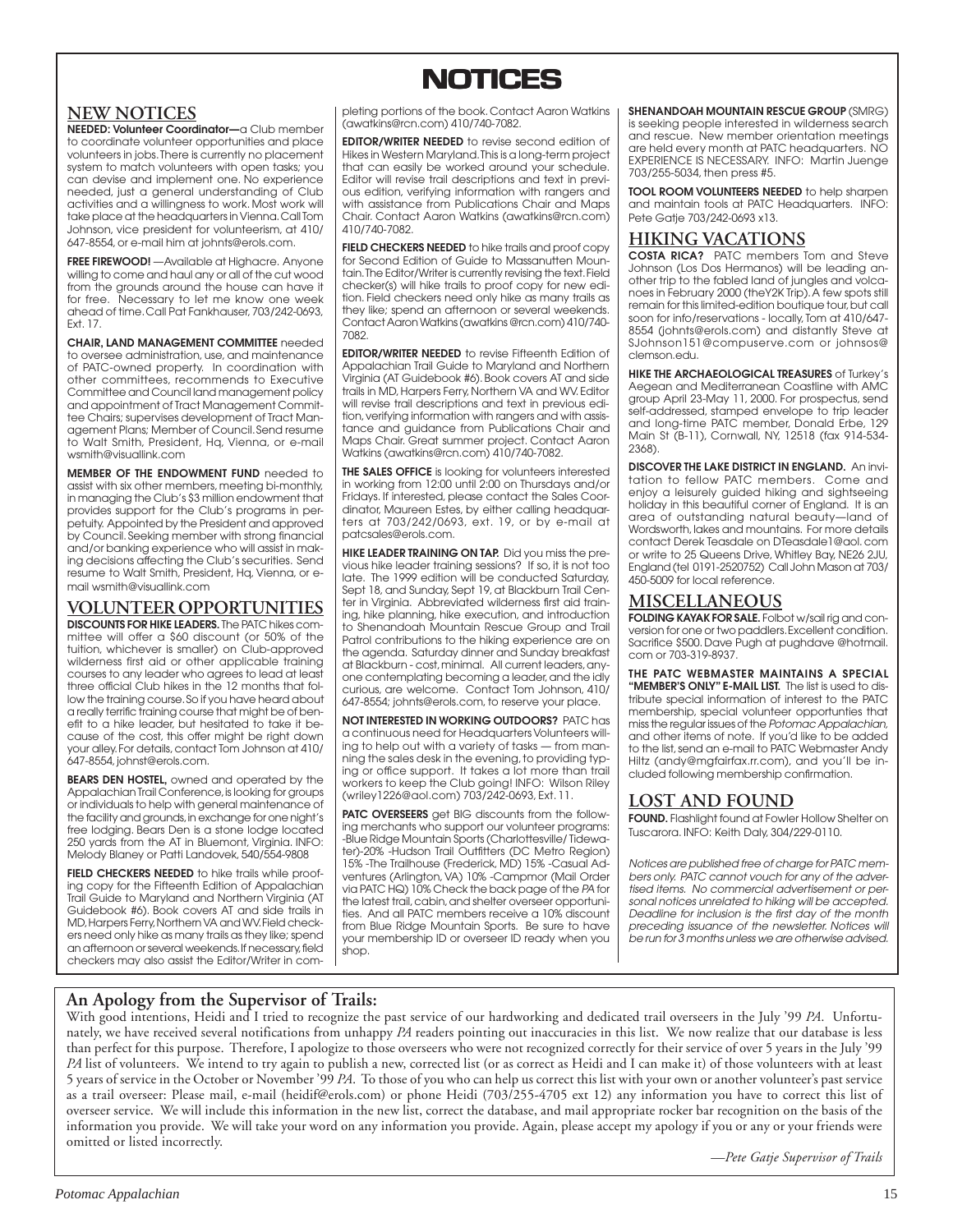### *Trailblazer, from page 4*

people said the blazes really helped; others considered them unsightly and unnecessary. I never hinted at who did the job.

Two weeks after I blazed the Gypsy Dam Trail, it gained notoriety. The daughters of the Russian Consul and Ambassador got lost in the forest, with no map or equipment, and were not rescued until the next day. They said they had wandered in the forest to take pictures, got disoriented, and started following my blue blazes. The only problem was that they were going in the opposite direction from their car.

The blazes were noted in Pedro's trail guide written in February 1998. The description of the Greater AndaraÌ Trail said: "These blazes, while they last, are an excellent tool for orientation." Unfortunately, they did not last.

The enemies of blazing were not intimidated by my secret work. They set about to systematically obliterate it. By June 1998 I noted that a 17-minute section of the Greater AndoraÌ Trail had every single blaze scraped off the tree. In December 1998 I found that all blazes had been removed from most of the Gypsy Dam Trail. I also found that the only trail signs in the park, on trees on one of the most popular trails, had been taken down.

Pedro was equally unsuccessful in trying to get authorities to accept a proposal for a system of trails in Tijuca Forest, but he did succeed in getting official sanction for marking a short trail to a summit with a view of the Lagoon. A few months before I left Rio, Pedro was named Director of Tijuca Forest. He has signs ready to put up and is waiting only for a letter from a biologist to certify that blazing does not hurt trees. With him in charge, there is hope for a breakthrough in trail marking in Rio.

Just before I left at the end of May, I took 40 people from 14 countries up the highest mountain in the park, Tijuca Peak (3,300 feet). There were still no blazes on the trail, but none were really needed because it had been widened and all shortcut trails had been closed with logs and wire fencing, with signs saying "Steep shortcuts cause erosion—stay on the proper trail." That is progress. ❑ *—George Meek*



*Author painting a blaze that was later removed*



I offer my thanks to the Blue and White Crew for the fine rock crossings they constructed on the Nicholson Hollow Trail at the Hughes River and Brokenback Run. I am happy to report that following the construction there have been almost no incidents of hikers trespassing on my adjacent property and trampling my vegetation in search of a crossing. A few hikers have commented to me that the crossing is much easier than before. Having tested it on the night of construction, I agreed and told them that they have PATC to thank. Good job, PATC! *—Mel Ellis*

This summer the Izaak Walton League will continue its push to build awareness about mountain air quality by hosting information tables in Shenandoah National Park. We are looking for volunteers to help host the tables throughout the summer and invite any PATC members to join us. We plan on having tables set up at Dickey Ridge, Big Meadows and Loft Mountain campgrounds on September 4-6 and 11-12. For more information, contact Jonathan Birdsong via phone at 800/453-5463, ext. 235 or e-mail at jonathan@iwla.org. Additional information can also be downloaded from the internet at http://www.iwla.org/cleanair

## **It's Not too Early to Think about ATC Grants**

The Application deadline for Grants to<br>Clubs for 2000 is October 15, 1999. The theme this year is "maintaining the trail for a primitive experience."

The Sperling Trail Shelter Improvement Endowment Fund is a new program. It will provide grant money to clubs up to \$1,000 per year to provide perpetual support from Fund earnings for the maintenance, construction, and rehabilitation of AT shelters.

If you're interested in developing a proposal, Wilson Riley has copies of the guidelines. See Tom Johnson, Vice President for Volunteers to coordinate PATC submissions. ❑

## *Trekking Poles, from page 14*

resemble walking canes, and are not adjustable in length. The most popular of these is the pick-mattock.

## **Training**

The Club provides individualized on-trail instruction in the use of these trekking poles through its many trail crews, most of which provide monthly training sessions in a location close to your home. To take advantage of this wonderful Club benefit, just call the leader of a trail crew and spend a day with the crew you'll get to use most of these "poles," and you might enjoy the fun and the exercise. ❑ *—Wil Kohlbrenner*

## **Volunteers - Appointed August 2,1999**

## **Trail Overseers**

George Ivey Dickey Ridge-MP 2.1 to Snead Farm Road Stephanie Bill AT-Beahms Gap to Pass Mountain Trail Bronna Zlochiver AT-Beahms Gap to Pass Mountain Trail Tex Herbel AT-Marshall Mountain Saddle to Gravel Springs Gap Nick Dunten AT-Buzzard Rocks to the southern most Blackburn Trail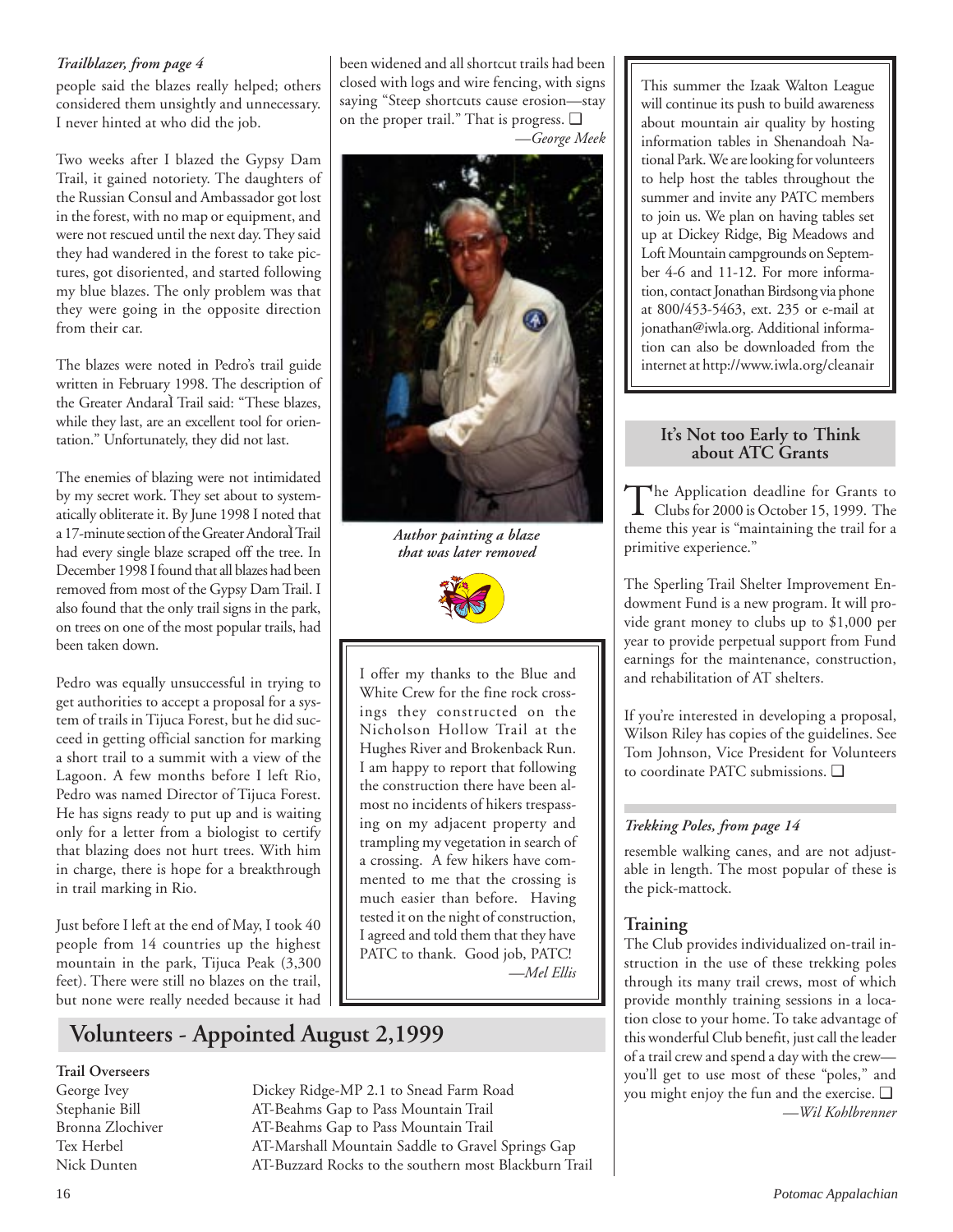## **The Tuscalachian Loop Is Born**

Hail t**o the Hike Leaders!**<br>The reads much about hikers and trail  $\sum_{\text{maintainers but not nearly as much}}^{\text{ne reads much about hikers and trail.}$ about the unsung efforts of the legions of hike leaders who have introduced many to the joys of hiking. These people rarely get the credit they deserve. Here is an account of a notable achievement by one hike leader.

Two roads diverged in a wood, and I— I took the one less traveled by, And that has made all the difference. —Robert Frost

This quote appeared in a short article in the September 1992 issue of the *Potomac Appalachian,* inviting hikers to take the road less traveled by, the Big Blue (now the southern section of the Tuscarora Trail [TT]).

The Big Blue, according to the article, "lies a few miles west of and about a half century behind the Appalachian Trail." The article went on to describe the trail and the history behind its creation and announced a series of hikes that began on Sept. 19, 1992, at the northern terminus of the Big Blue in Hancock, Md.

Thus began a six-year series of hikes led by

Marcie Silver, which eventually covered 450 miles and defined a new loop on trails maintained almost totally by PATC.

## **Rain Or Shine, Hikers Push On**

There was such an overwhelming interest in the Big Blue hike series that 23 hikers turned out for the second hike in the series (Sleepy Creek). Over the next year-and-a-half, many PATCers had one constant in their lives another leg of the Big Blue on the third Saturday of every month. We trekked through the George Washington National Forest, looked down on the Shenandoah Valley and the forks of its great river, crossed the valley and the river, and climbed the Blue Ridge through rain, shine, or snow (usually accompanied by Jane's dog Maude).

One of the most memorable hikes was snowy and slick, inspiring one of the hikers to write a poem that captured the spirit of the series (see page 19). All of this came to a spectacular finish on April 16, 1994, as we hiked up Overall Run past the waterfalls, ending at an intersection with the AT in the Shenandoah National Park.

When the series was nearing completion, Jim Sims suggested that the series continue north

## **1999 Club Land Acquisition for the Tuscarora Trail**

The Club has purchased six acres of land in Fulton County, PA that is adjacent to the Tuscarora Trail on Tuscarora Mountain, just south of US 30. The purchase means that the Tuscarora Trail may be relocated off the road in the area and moved into the woods. This purchase also means that there will be access to the spectacular view to the west, including McConnellsburg, from the interesting rock formation known as The Pulpit.

This recent purchase was made possible by member contributions to the Trail Lands Fund and by a generous donation of \$5,000 by the Simonson family in memory of Richard Simonson. In order to permit more land purchases and easements for the protection of trails and trailheads in the future, please forward your contributions for the Trail Lands Fund to the Club headquarters in Vienna. ❑



*Rock formation known as The Pulpit*

on the Tuscarora Trail (now the northern section of the TT). Having heard that the North Chapter of PATC had taken on the task of opening up Tuscarora, Marcie continued, heading north.

## **Beautiful Views**

On July 23, 1994, the next series began on the C&O Canal near Hancock, Md., with six hearty hikers. Between the dedication of Marcie's leadership, Jim's scouting, and the work crews of the formidable PATC North Chapter—led by Charlie Irvin and Steve Koeppen—the series again gained popularity.

Although the trail through this section covers very rocky terrain, the narrowness of the ridges and valleys reward hikers with spectacular views, sometimes simultaneously to the left and right due to "knife edges." The 1994 hikers were intrigued by the history of the area and mentioned that hiking through Amish country in Spring Run was like a step backward in time. There was no lack of diversity on this 100-plus-mile section. Among the many points of interest were the rocky knife-edge ridge, a large rock outcrop (Jim's Rock) south of PA 16, the Pulpit (a favorite hang-glider spot) overlooking McConnellsburg, Cowans Gap, the views of Path Valley from Firetower Road and the top of Knob Mountain, and looking down on the PA Turnpike traffic between one's legs while standing on top of Tuscarora Mountain. On Saturday, Aug. 19, 1995, 11 hikers joined Marcie on the final leg of the Tuscarora Series.

But the circuit wasn't completed. On Nov. 11, 1995, Marcie began the first hike of the AT from the northern terminus of the Tuscarora to the Big Blue (now the southern section of the TT) at Matthews Arm, in the SNP. This concluding series of hikes had many memorable moments, including a winter hike in snow and through raging streams that led to a bailout halfway through, and a hot and humid May trip when hikers were pounded by hailstones in a thunderstorm that abruptly dropped the temperatures 20 degrees (we were saved by Jim Stauch, the Quarry Run Shelter Overseer, who supplied people with garbage-bag raincoats and a dry place to eat lunch). We saw remains of the old iron industry that once thrived in the region, and Chimney Rocks and Buzzard Peak offered fine views at frequent intervals.

*See Tuscalachian Loop, page 19*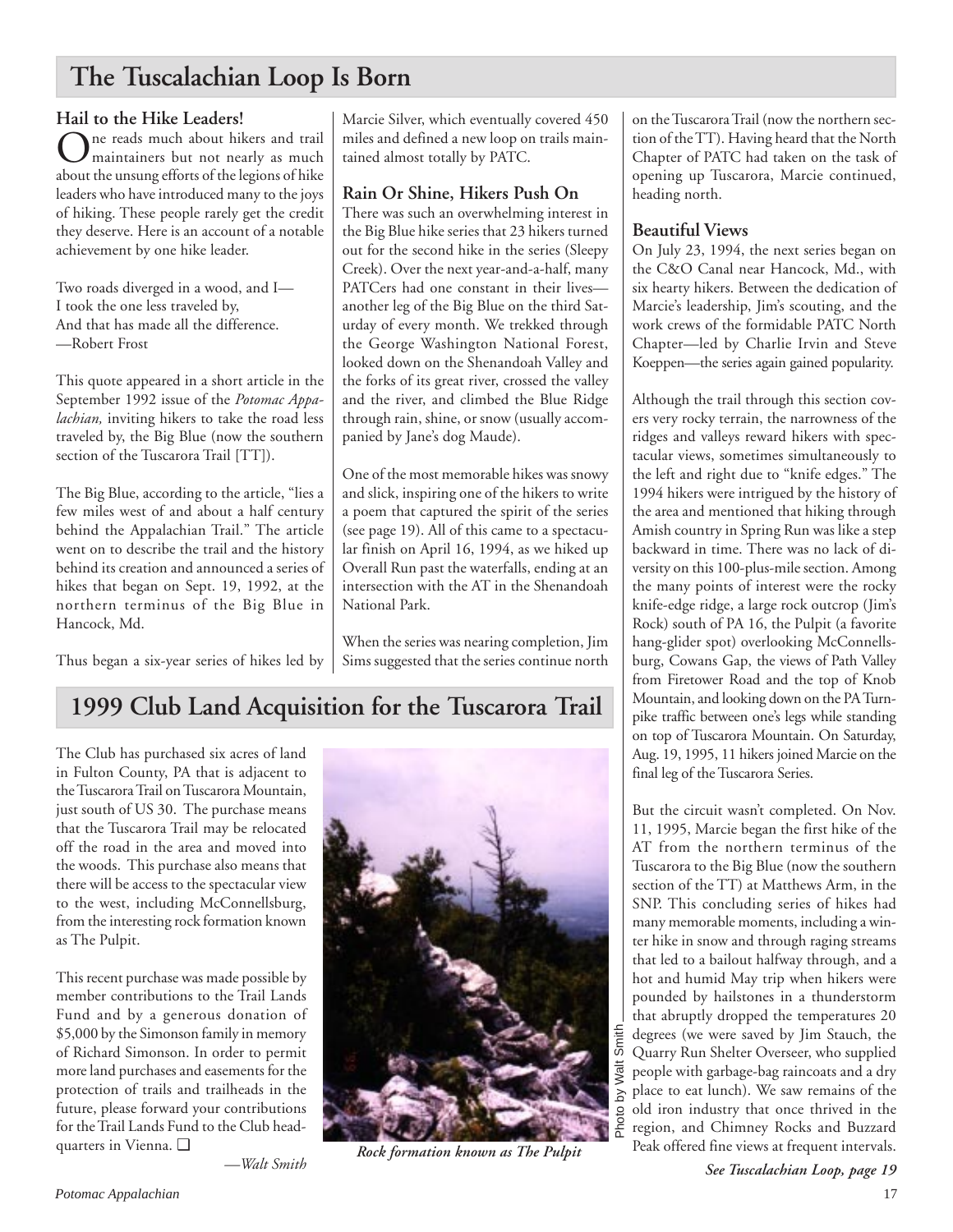## **Trailhead**

 $\mathbf{B}$ y September, those who have been avoid-<br>ing hiking in the dry, hot summer days will be looking forward to cooler days with less haze. Great time to check the trails, remove overhanging stuff from the summer's growth, and see what the bears are doing to the rock water bars and drains. The lack of moisture this summer has somewhat limited the growth of some types of trail weeds, but others are ready to take their place. Grasses seem more prevalent than last year and are more difficult to cut than nettles and other longer, soft stem weeds that we usually see. The berries are smaller and less juicy due to dry conditions but still have some flavor. Overseers are still receiving compliments from hikers who appreciate the conditions of PATC maintained trails.

Heidi Forrest, PATC Trails Coordinator, gives us our last warning to submit backlog trail work reports before October 1st so they will be included in the 1999 Government partner reporting year.

## **Mixed Blessing**

With drought conditions persisting in PATC country this summer, trees are stressed, water sources are dwindling, and the risk of forest fires is increasing. Earlier this year, the Weather Service predicted a lot of hurricane activity for this season that has not yet materialized. A couple hurricanes could bring welcomed drought relief. But that could be a mixed blessing, as any overseer who helped clear the damage from Fran in '96 knows.

## **Radford**

PATC trails were well represented at the Biennial ATC Meeting in Radford, VA. As we suffered from lack of rain, the attendees experienced almost a week of rain. Ask Lloyd MacAskill how you bail out a tent after forgetting to put up the rain fly. Liles Creighton witnessed how a master uses a grip hoist sky line to move boulders uphill. Bernie Stalmann says the great view from Tinker Ridge was somewhat muted in a rainstorm. All in all, the meeting was the usual great place to meet people and discuss the AT.

## **Blue and White In Action**

On July 24-25, the Blue and White Crew completed a large rehab project on the AT between Dean Mt. Rd. and the South River Fire Rd. The stretch of trail had been badly damaged by the Flood of '95 and the subse-

quent storms of '96 and '98. Over this time, the treadway shrank to just a thin path, most of it on the crib wall. The B&W Crew restored the trail to its original condition, digging new side hill for most of the 1/2-mile length. The project included using Grip Hoist winches to remove two large root balls that had blocked the trail and one 3-ton boulder that had fallen into the path. The temperature stayed above 95 degrees for most of the weekend, but the Crew was blessed by some brief thunderstorms that washed away the first layer of sweat and trail dirt. A motion was rejected to rename the Crew the "Central District Teas Cows".

Future dates for Blue and White outings can be observed on the Crew Web Page http:// sites.netscape.net/kerrysnow/homepage

## **SNP North District**

While the drought continued in the park, there was no shortness of weeding needed on the AT. Briars and tall grass seemed to persist, in spite of it all, in many trail sections. Overseers racked up many long hours on vegetation removal, and the power brush cutters went through a record number of cutting tips.

On their July work trip, the North District Hoodlums built and rebuilt thirty rock/log/ earthen water bars and check dams on the AT climb to the ridge crest just south of the Jeremy's Run trailhead. The 90-degree heat and humidity were oppressive, and massive amounts of water were consumed and then quickly sweated out. After the day's work, the Hoodlums retired to Indian Run Hut for a "Surf and Turf" feast of venison roast, grilled tuna steaks, steamed shrimp, corn-onthe-cob, green salad, and lots more. The crew also did their best to replenish the fluid lost during the day! "We work hard and we eat well!"—that is the Hoodlums' motto.

## **Progress On The Knob**

The Cadillac Crew has started making relatively rapid progress while building trail uphill on the PATC lot on the east side of Shockeys Knob. It should still be another year before the relocation is completely open, due to the logging activities on the property along the ridge top for a mile or so to the north. This actually meshes well with the progress that the crew is making, so check back with the September 2000 Trailhead for details on the opening ceremonies!

Many people have come out with the Cadillac Crew over the years, and everyone works to the best of their ability. However, the work styles and habits differ greatly. Your Trailhead editor could just as well be out there in his dress whites and not have any dirt showing after working all day. At the other extreme, Bryon Lawrence (see photo), an AT through hiker and recent Cadillac Crew recruit, will put in a couple of hours of overtime and come back to the Brill cabin looking like a chimney sweep at the end of a long, hard day! But regardless of the trail workers' condition at the end of the day, there is a lot of great trail being built!



*Bryon Lawrence installing rock steps*

Belated thanks are due to a couple of other people who have been out with the Cadillac Crew this year: Mr. D. W. Rindt, the father of your Trailhead editor, was instrumental in blazing the relocation northbound from the Old Pack Horse Road to the next trail junction. Alex Privee recently invested over 100 hours of hard work with other members of his Boy Scout troop as part of his Eagle project. This helped to complete the relocation through the rock field on the VA-WV state line.

Please send any interesting tale, technical advice, individual or group accomplishments, and trail maintenance questions to Trailhead, c/o Jon Rindt, 621 Skyline Forest Drive, Front Royal, VA 22630 or to jkrindt@erols. com. ❑

## **Obituary**

Sylvia M. Geller, member since 1953, passed away June, 1999.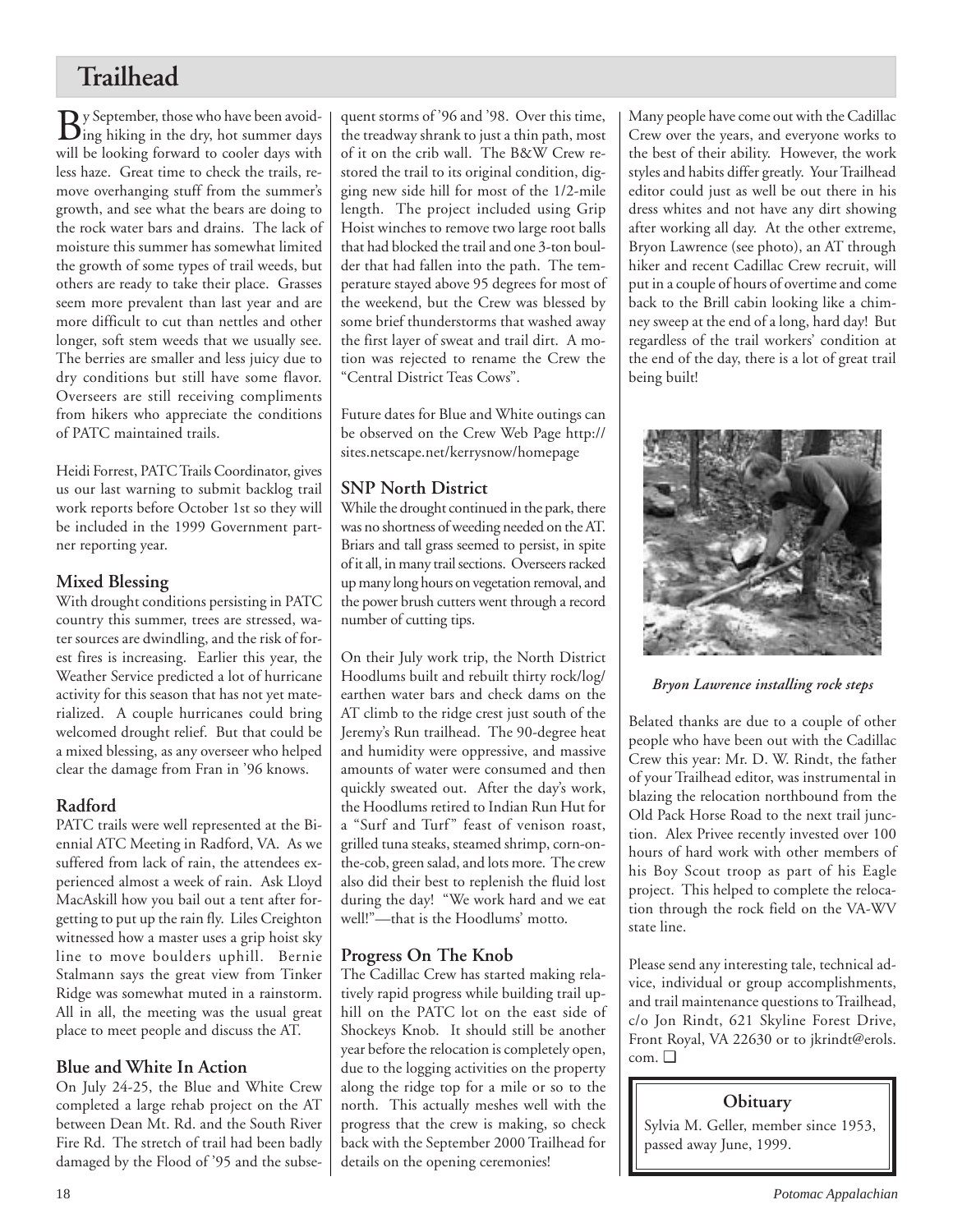### *Tuscalachian Loop, from page 17*

We crossed the Mason-Dixon Line, passed High Rock and its hang-gliders, and enjoyed the rich Civil War history as we passed through Washington Monument State Park, Crampton Gap, Weaverton Cliffs, and Harpers Ferry.

After six years and 450 miles, Marcie ended the series on Dec. 20, 1997. The hikers on this series came up with a name for the loop, Tuscalachian Loop, and daughter, Kraemer Sims, designed a blue and white patch. Kraemer took her design from the picture of the PATC maps that form the outline of the Tuscalachian Loop.

To have led the series month after month for six years is truly a remarkable achievement. Perhaps inspired by Marcie, there are two more Tuscalachian Loop series about to be completed. Jack Thorsen and William Needham are on the Tuscarora heading south and will have completed the entire loop when they reach Mathews Arm. Chris Firme of the North Chapter has come up with his own variation of the loop, leading it as a figure 8.

Yes, hike leaders rarely get the credit they deserve. But we can at least say, thanks Marcie! *—Jim Sims and Jane Thompson*

## **Big Blue or Tuscarora Trail?**

Some years ago, the AT's right of way was being challenged, and it was in danger of being closed, so an alternate route was constructed, bypassing the area of contention. The bypass is now a 252 mile trail, west and north through Virginia and West Virginia, then north and east through Maryland and Pennsylvania. In Virginia, the bypass was blazed blue and was called the Big Blue Trail. In Pennsylvania, the bypass was blazed orange and was called the Tuscarora Trail.

The right-of-way problems on the Appalachian Trail were eventually resolved, and the original AT remains open from end to end. The bypass also remains open and offers hikers a less crowded backpacking route. Trail maintainers finally agreed in 1997 to use one name and one blaze color. The bypass is now called the Tuscarora Trail and is blazed blue throughout.

### **What's happening at Shenandoah National Park**



If you are wondering what is happening in SNP along the Drive, removal of vegetation is one thing. According to Steve Bair of Shenanandoah National Park, scenes like this one at Beahms Gap, Northern Section, will become more commonplace. Park cultural archeologists have decided that restoring the views to what they think they were when the Park was formed are important, and thus scenes like the wholesale destruction of woods NOT below overlooks are part of this plan. This shot was taken in early spring and will have greened up since then. Another major change is being completed at Thornton Gap in an improvement of the entrance station and Park access. ❑

### **THE BIG BLUE REVISITED — JAN. 22, 1994**

The sun was warm Later The sky was bright It grew dark Snow was everywhere Martha timed it right They found the cars

The roads were slippery The ice was thin, Jim fell in Jane grew tense Kurt fell down The ladies laughed, what a sight But

The Big Blue beckoned The sky was black And away they went The stars were out

Moonshadows danced in the wood Sandra found the crossing and Others found the briars Played in the snow-covered pastures

Back on the trail Finally to a restaurant they did go Up a hill they went Marcie met Art too It was nice A lunch spot on the crest too Many helpings of fried clams later drink from the views Out the door they went

Just as fat and sassy Maude ate all the dog biscuits as ever And Later...yuck! And

Camera clicked, snowballs flew Friends Over the Meneka Peak to Signal Knob they did press

It just doesn't get any better than this. Peace, smiles, and contentment were found in this place The day was right as they all knew

The snow grew deeper They were the first ones through Then it was time to go And down the hill they went.

*—Kurt Rowan*